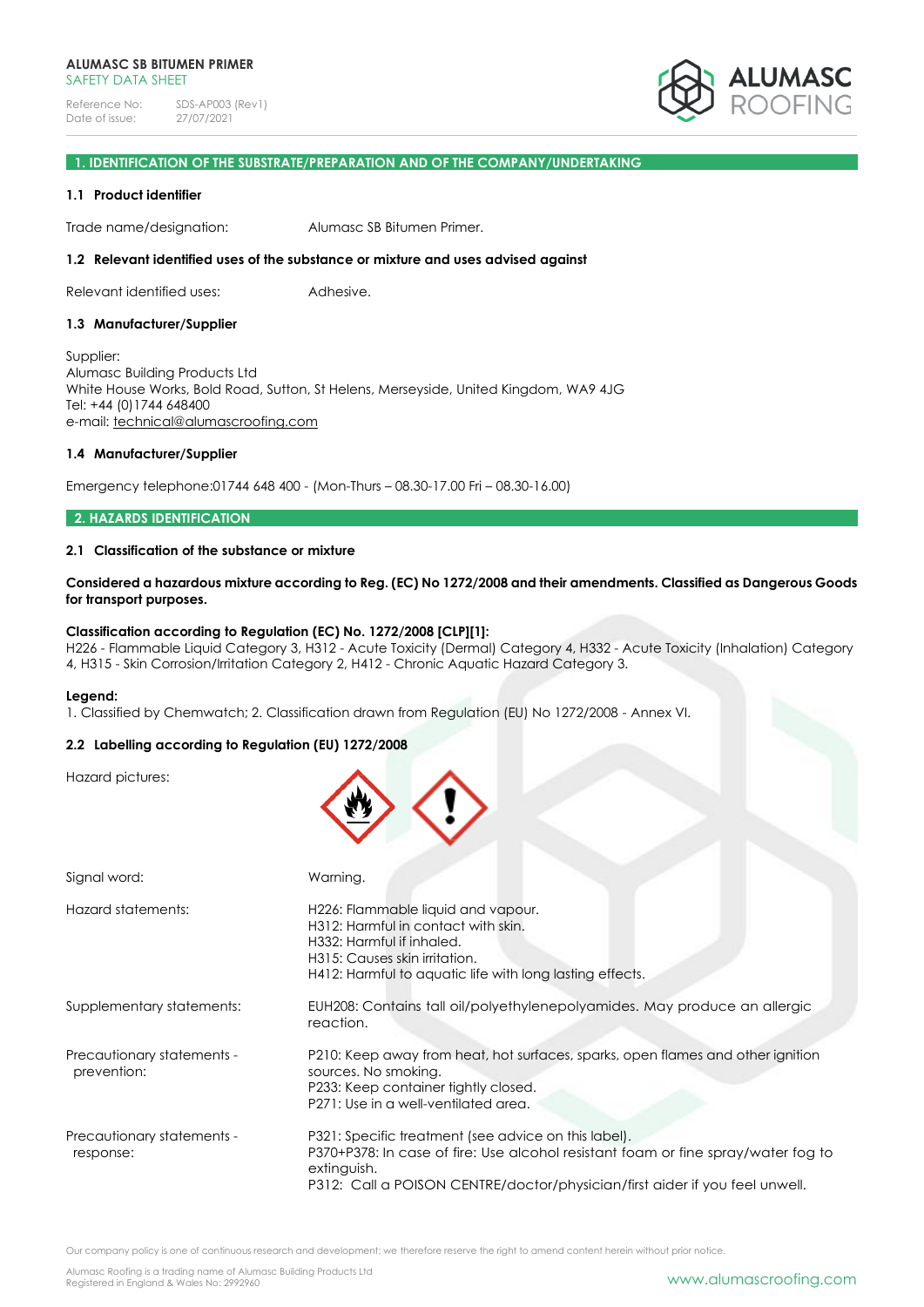Reference No: SDS-AP003 (Rev1)<br>Date of issue: 27/07/2021 Date of issue:



storage:

Precautionary statements - P403+P235: Store in a well-ventilated place. Keep cool.

Precautionary statements - P501: Dispose of contents/container to authorised hazardous or special waste collection disposal: **point in accordance with any local regulation.** 

# **2.3 Other harzards**

#### **Xylene:**

Listed in the Europe Regulation (EC) No 1907/2006 - Annex XVII (Restrictions may apply).

# **3. COMPOSITION AND INFORMATION ABOUT THE COMPONENTS**

# **3.1 Substances**

High-bond solvent based primer.

#### **3.2 Mixtures**

| 1.CAS No                | %[weight]                                                                               | Name                | Classification according to regulation (EC) No 1272/2008                  |
|-------------------------|-----------------------------------------------------------------------------------------|---------------------|---------------------------------------------------------------------------|
| 2.EC No                 |                                                                                         |                     | [CLP]                                                                     |
| 3.Index No              |                                                                                         |                     |                                                                           |
| <b>4.REACH No</b>       |                                                                                         |                     |                                                                           |
| 1.1330-20-7             | 50-60                                                                                   | Xylene <sup>*</sup> | Flammable Liquid Category 3, Skin Corrosion/Irritation                    |
| 2.215-535-7             |                                                                                         |                     | Category 2, Acute Toxicity (Dermal) Category 4, Acute                     |
| $3.601 - 022 - 00 - 9$  |                                                                                         |                     | Toxicity (Inhalation) Category 4; H226, H315, H312,                       |
| 4.01-2119488216-32-XXXX |                                                                                         |                     | H332[2]                                                                   |
| 1.64742-93-4            | 30-40                                                                                   | Bitumen (Blown)     | Carcinogenicity Category 2, Specific target organ                         |
| 2.265-196-4             |                                                                                         |                     | toxicity - single exposure Category 3 (narcotic effects);                 |
| 3. Not Available        |                                                                                         |                     | H351, H336[1]                                                             |
| 4.01-2119498270-36-XXXX |                                                                                         |                     |                                                                           |
| 1.68910-93-0            | 0-0.5                                                                                   | Tall Oil/           | Skin Sensitizer Category 1, Serious Eye Damage                            |
| 2.272-756-1             |                                                                                         |                     | Polyethylenepolyamides Category 1, Acute Toxicity (Oral) Category 4, Skin |
| 3. Not Available        |                                                                                         |                     | Corrosion/Irritation Category 2, Chronic Aquatic Hazard                   |
| 4.01-2119492544-31-XXXX |                                                                                         |                     | Category 1; H317, H318, H302, H315, H410[1]                               |
| Legend:                 | 1. Classified by Chemwatch; 2. Classification drawn from Regulation (EU) No 1272/2008 - |                     |                                                                           |
|                         | Annex VI: 3. Classification drawn from C&L: *EU IOELVs available.                       |                     |                                                                           |

# **4. FIRST AID MEASURES**

# **4.1 Description of first aid measures**

| Eye contact:  | If this product comes in contact with the eyes:<br>- Wash out immediately with fresh running water.<br>- Ensure complete irrigation of the eye by keeping eyelids apart and away from eye and moving<br>the eyelids by occasionally lifting the upper and lower lids.<br>- Seek medical attention without delay; if pain persists or recurs seek medical attention.<br>- Removal of contact lenses after an eye injury should only be undertaken by skilled personnel.                                                                                                                                                                                                                                                                                                                                                                                                                                                         |
|---------------|--------------------------------------------------------------------------------------------------------------------------------------------------------------------------------------------------------------------------------------------------------------------------------------------------------------------------------------------------------------------------------------------------------------------------------------------------------------------------------------------------------------------------------------------------------------------------------------------------------------------------------------------------------------------------------------------------------------------------------------------------------------------------------------------------------------------------------------------------------------------------------------------------------------------------------|
| Skin contact: | If skin or hair contact occurs:<br>- Immediately flush body and clothes with large amounts of water, using safety shower if<br>available.<br>- Quickly remove all contaminated clothing, including footwear.<br>- Wash skin and hair with running water. Continue flushing with water until advised to stop by the<br>Poisons Information Centre.<br>- Transport to hospital, or doctor.<br>- Immediately drench burn area in cold running water.<br>- If hot bitumen adheres to the skin, DO NOT attempt to remove it (it acts as a sterile dressing).<br>- For burns to the head and neck and trunk, apply cold wet towels to the burn area, and change<br>frequently to maintain cooling.<br>- Cooling should be maintained for no longer than thirty minutes.<br>- When hot bitumen completely encircles a limb, it may have a tourniquet effect and should be<br>split as it cools.<br>- Transport to hospital or doctor. |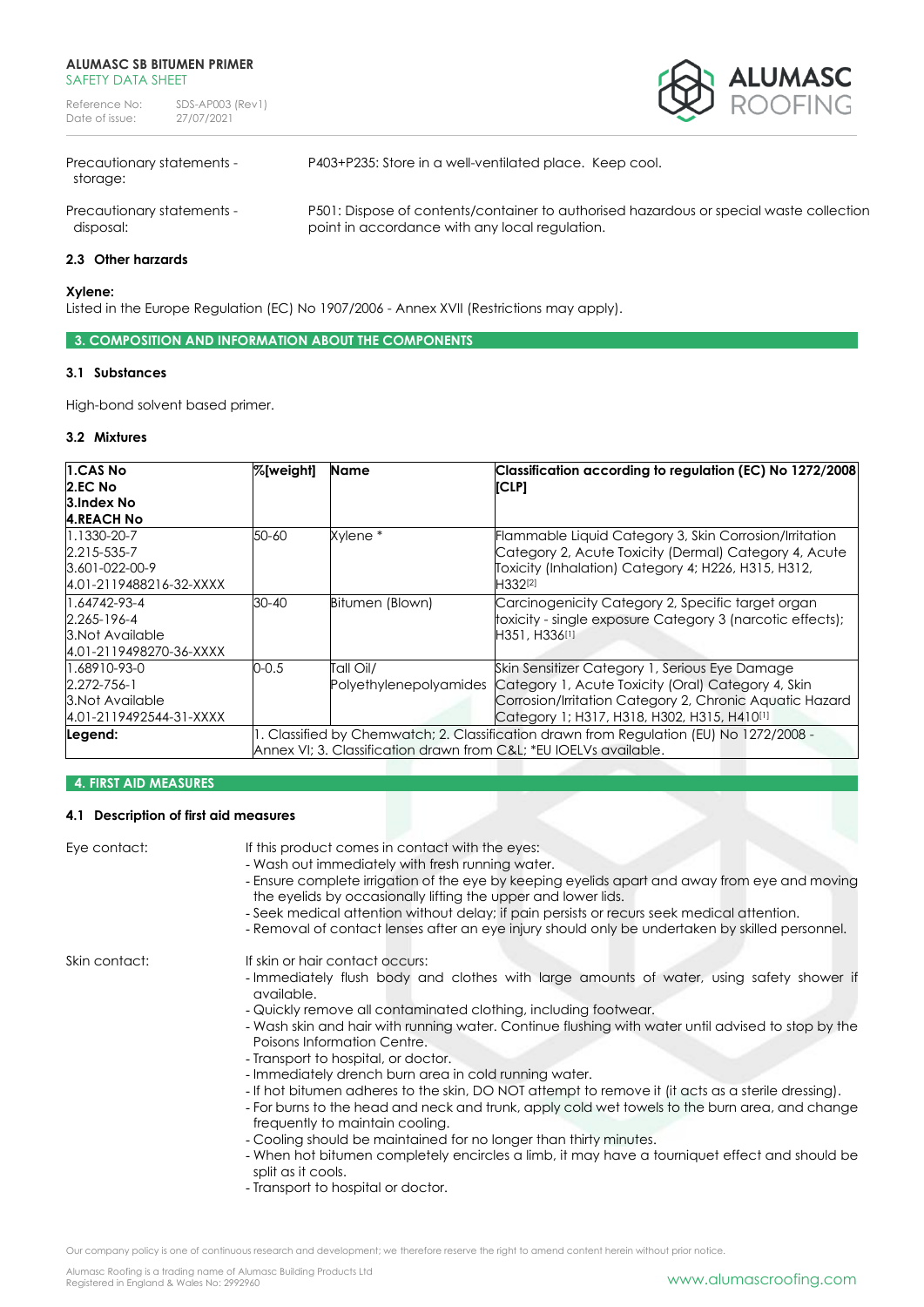| Reference No:  | SDS-AP003 (Rev1) |
|----------------|------------------|
| Date of issue: | 27/07/2021       |



| Inhalation: | If fumes or combustion products are inhaled remove from contaminated area.<br>Lay patient down. Keep warm and rested.<br>Prostheses such as false teeth, which may block airway, should be removed, where possible, prior<br>to initiating first aid procedures.<br>Apply artificial respiration if not breathing, preferably with a demand valve resuscitator, bag-<br>valve mask device, or pocket mask as trained.<br>Perform CPR if necessary.<br>Transport to hospital, or doctor, without delay.                                                                                                                                                                                                |
|-------------|-------------------------------------------------------------------------------------------------------------------------------------------------------------------------------------------------------------------------------------------------------------------------------------------------------------------------------------------------------------------------------------------------------------------------------------------------------------------------------------------------------------------------------------------------------------------------------------------------------------------------------------------------------------------------------------------------------|
| Ingestion:  | If spontaneous vomiting appears imminent or occurs, hold patient's head down, lower than their<br>hips to help avoid possible aspiration of vomitus.<br>If swallowed do NOT induce vomiting.<br>If vomiting occurs, lean patient forward or place on left side (head-down position, if possible) to<br>maintain open airway and prevent aspiration.<br>Observe the patient carefully.<br>Never give liquid to a person showing signs of being sleepy or with reduced awareness; i.e.<br>becoming unconscious.<br>Give water to rinse out mouth, then provide liquid slowly and as much as casualty can<br>comfortably drink.<br>Seek medical advice. Avoid giving milk or oils. Avoid giving alcohol. |

# **4.2 Most important symptoms and effects, both acute and delayed**

See Section 11.

# **4.3 Indication of any immediate medical attention and special treatment needed.**

Any material aspirated during vomiting may produce lung injury. Therefore emesis should not be induced mechanically or pharmacologically. Mechanical means should be used if it is considered necessary to evacuate the stomach contents; these include gastric lavage after endotracheal intubation. If spontaneous vomiting has occurred after ingestion, the patient should be monitored for difficult breathing, as adverse effects of aspiration into the lungs may be delayed up to 48 hours. For petroleum distillates:

- In case of ingestion, gastric lavage with activated charcoal can be used promptly to prevent absorption decontamination (induced emesis or lavage) is controversial and should be considered on the merits of each individual case; of course the usual precautions of an endotracheal tube should be considered prior to lavage, to prevent aspiration.
- Individuals intoxicated by petroleum distillates should be hospitalized immediately, with acute and continuing attention to neurologic and cardiopulmonary function.
- Positive pressure ventilation may be necessary.
- Acute central nervous system signs and symptoms may result from large ingestions of aspiration-induced hypoxia.
- After the initial episode,individuals should be followed for changes in blood variables and the delayed appearance of pulmonary oedema and chemical pneumonitis. Such patients should be followed for several days or weeks for delayed effects, including bone marrow toxicity, hepatic and renal impairment Individuals with chronic pulmonary disease will be more seriously impaired, and recovery from inhalation exposure may be complicated.
- Gastrointestinal symptoms are usually minor and pathological changes of the liver and kidneys are reported to be uncommon in acute intoxications.
- Chlorinated and non-chlorinated hydrocarbons may sensitize the heart to epinephrine and other circulating catecholamines so that arrhythmias may occur.Careful consideration of this potential adverse effect should precede administration of epinephrine or other cardiac stimulants and the selection of bronchodilators.

BP America Product Safety & Toxicology Department

Burns: No attempt should be made to remove the bitumen (it acts as a sterile dressing). Cover the bitumen with tulle gras and leave for two days when any detached bitumen can be removed. Re-dress and leave for a further week. If necessary refer to a burns unit. [Manufacturer]

For acute or short-term repeated exposures to xylene:

- Gastro-intestinal absorption is significant with ingestions. For ingestions exceeding 1-2 ml (xylene)/kg, intubation and lavage with cuffed endotracheal tube is recommended. The use of charcoal and cathartics is equivocal.
- Pulmonary absorption is rapid with about 60-65% retained at rest. Primary threat to life from ingestion and/or inhalation, is respiratory failure.
- Patients should be quickly evaluated for signs of respiratory distress (e.g. cyanosis, tachypnoea, intercostal retraction, obtundation) and given oxygen. Patients with inadequate tidal volumes or poor arterial blood gases (pO2 < 50 mm Hg or pCO2 > 50 mm Hg) should be intubated.
- Arrhythmias complicate some hydrocarbon ingestion and/or inhalation and electrocardiographic evidence of myocardial injury has been reported; intravenous lines and cardiac monitors should be established in obviously symptomatic patients. The lungs excrete inhaled solvents, so that hyperventilation improves clearance.
- A chest x-ray should be taken immediately after stabilisation of breathing and circulation to document aspiration and detect the presence of pneumothorax.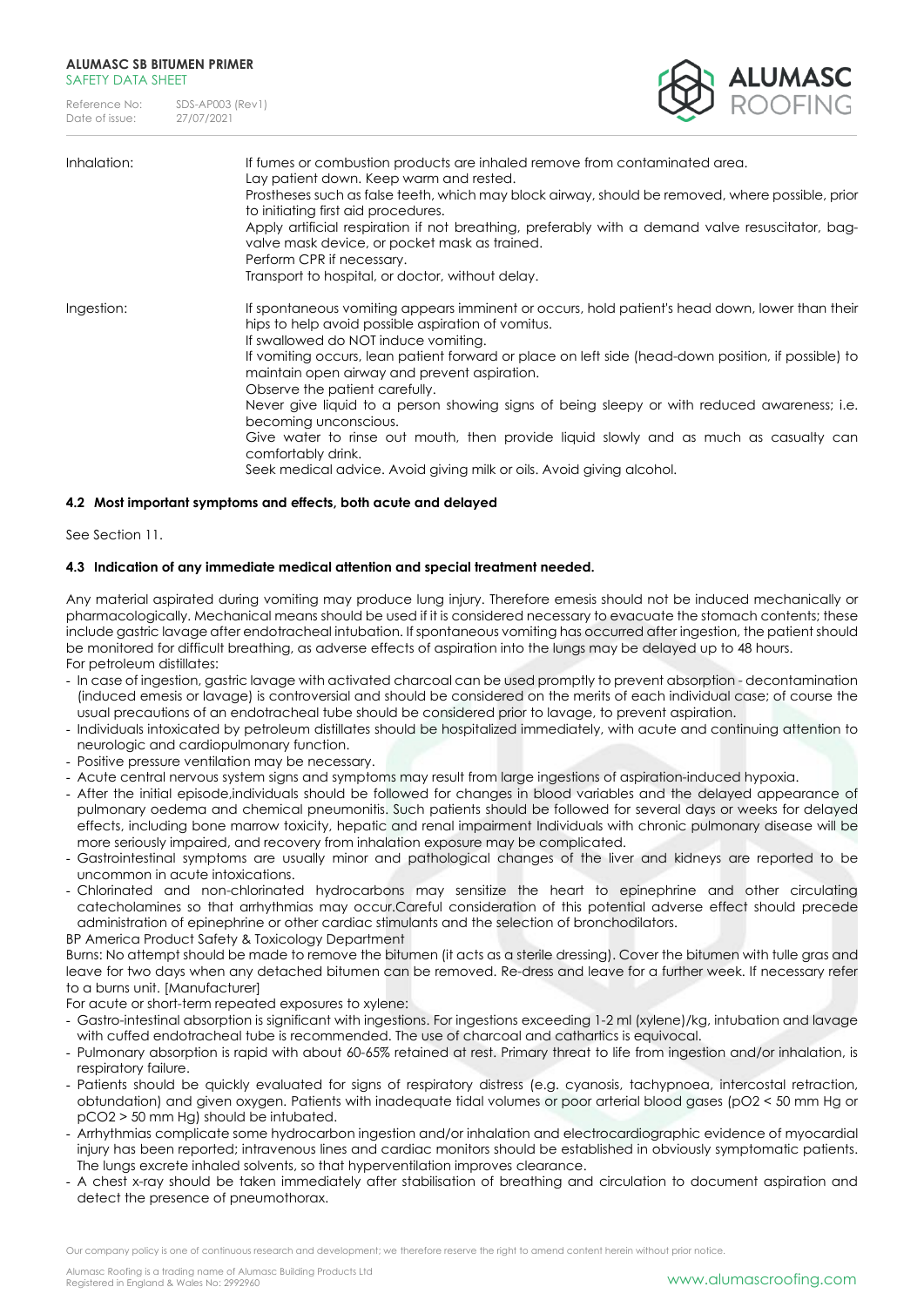| Reference No:  | SDS-AP003 (Rev1) |
|----------------|------------------|
| Date of issue: | 27/07/2021       |



- Epinephrine (adrenalin) is not recommended for treatment of bronchospasm because of potential myocardial sensitisation to catecholamines. Inhaled cardioselective bronchodilators (e.g. Alupent, Salbutamol) are the preferred agents, with aminophylline a second choice. BIOLOGICAL EXPOSURE INDEX - BEI

These represent the determinants observed in specimens collected from a healthy worker exposed at the Exposure Standard (ES or TLV):

| <b>Determinant</b>             | Index                         | Sampling time                       |
|--------------------------------|-------------------------------|-------------------------------------|
| Methylhippu-ric acids in urine | 1.5 gm/gm creatinine 2 mg/min | End of shift<br>Last 4 hrs of shift |

### **5. FIRE-FIGHTING MEASSURES**

#### **5.1 Extinguishing media**

Water spray or fog. Foam. Dry chemical powder.

#### **5.2 Special hazards arising from the substance or mixture**

#### **Fire incompatibility:**

Avoid contamination with oxidising agents i.e. nitrates, oxidising acids, chlorine bleaches, pool chlorine etc. as ignition may result.

#### **5.3 Advice for fire-fighters**

#### **Fire-fighting:**

Alert fire brigade and tell them location and nature of hazard. May be violently or explosively reactive. Wear full body protective clothing with breathing apparatus.

#### **Fire/explosion hazard:**

Liquid and vapour are flammable.

Moderate fire hazard when exposed to heat or flame. Vapour forms an explosive mixture with air. Combustion products include:

- Carbon Dioxide (CO2)
- Carbon Monoxide (CO)
- Sulfur Oxides (SOx)
- Sulfur Dioxide (SO2)
- Other pyrolysis products typical of burning organic material. May emit clouds of acrid smoke.

### **6. ACCIDENTIAL RELEASE MEASURES**

#### **6.1 Personal precautions, protective equipment and emergency procedures**

See Section 8.

#### **6.2 Environmental Precautions**

See Section 12.

#### **6.3 Methods and material for containment and cleaning up**

#### **Minor spills:**

Remove all ignition sources. Clean up all spills immediately. Avoid breathing vapours and contact with skin and eyes.

#### **Major spills:**

Clear area of personnel and move upwind. Alert Fire Brigade and tell them location and nature of hazard. May be violently or explosively reactive.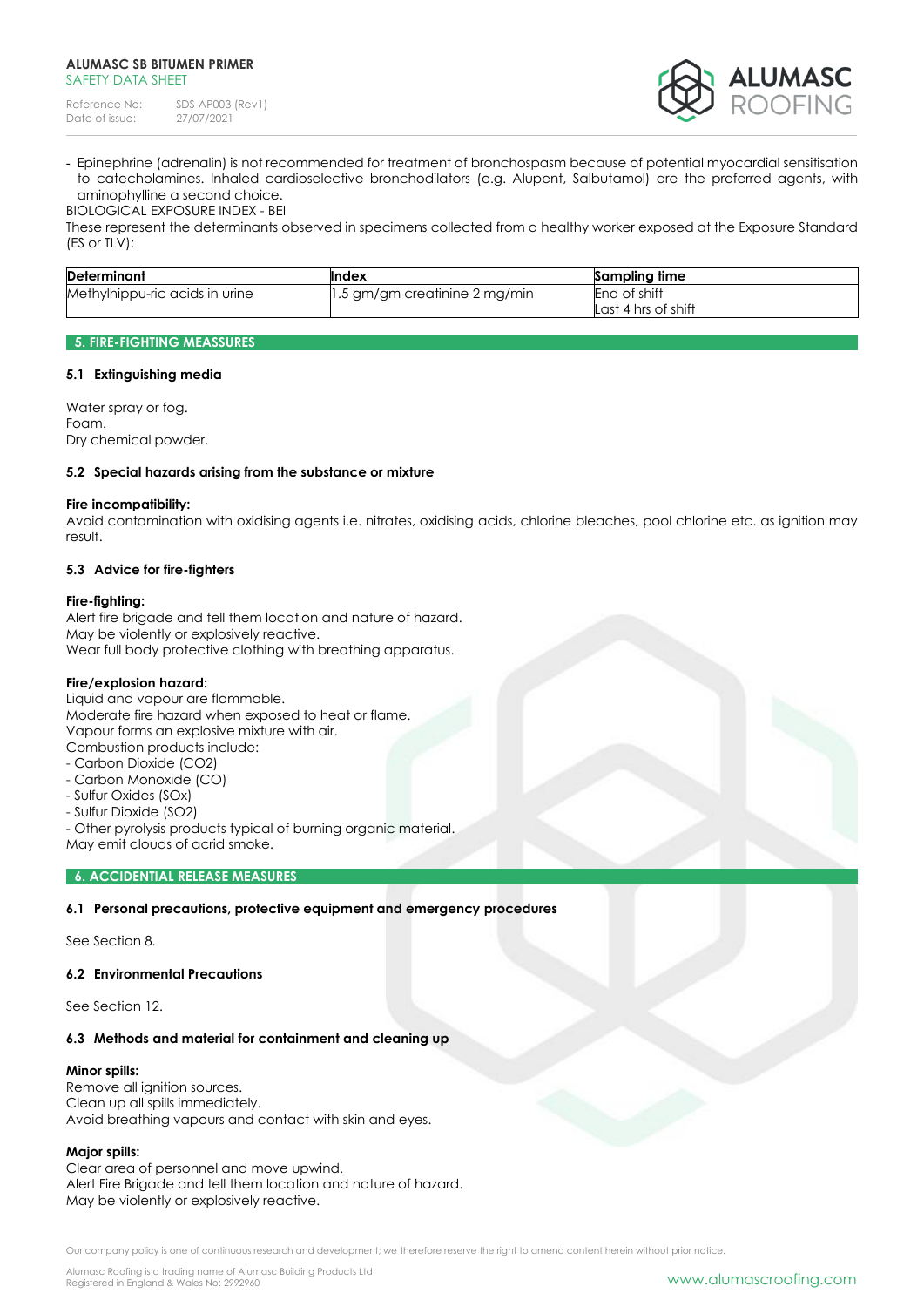Reference No: SDS-AP003 (Rev1)<br>Date of issue: 27/07/2021 Date of issue: 27/07/2021



# **6.4 Reference to other sections**

Personal Protective Equipment advice is contained in Section 8.

#### **7. HANDLING AND STORAGE**

#### **7.1 Precautions for safe handling**

#### **Safe handling:**

Hydrogen sulfide (H2S or Sour Gas) may be present when loading and unloading transport vessels. Stay upwind and away from newly opened hatches and allow to vent thoroughly before handling material. Steam may be used to vent hatches. Containers, even those that have been emptied, may contain explosive vapours.

Do NOT cut, drill, grind, weld or perform similar operations on or near containers.

Electrostatic discharge may be generated during pumping - this may result in fire.

Ensure electrical continuity by bonding and grounding (earthing) all equipment.

Restrict line velocity during pumping in order to avoid generation of electrostatic discharge (<=1 m/sec until fill pipe submerged to twice its diameter, then <= 7 m/sec).

Avoid all personal contact, including inhalation.

Wear protective clothing when risk of overexposure occurs.

Use in a well-ventilated area.

DO NOT allow clothing wet with material to stay in contact with skin.

#### **Fire & explosion protection:**

See Section 5.

#### **Other information**:

Store in original containers in approved flammable liquid storage area. Store away from incompatible materials in a cool, dry, well-ventilated area. DO NOT store in pits, depressions, basements or areas where vapours may be trapped.

#### **7.2 Conditions for safe storage, including any incompatibilities**

#### **Suitable container:**

Packing as supplied by manufacturer.

Plastic containers may only be used if approved for flammable liquid.

Check that containers are clearly labelled and free from leaks.

For low viscosity materials (i): Drums and jerry cans must be of the non-removable head type. (ii): Where a can is to be used as an inner package, the can must have a screwed enclosure.

For materials with a viscosity of at least 2680 cSt.

#### **Storage incompatibility:**

Xylenes:

- May ignite or explode in contact with strong oxidisers, 1,3-dichloro-5,5-dimethylhydantoin, uranium fluoride.
- Attack some plastics, rubber and coatings.
- May generate electrostatic charges on flow or agitation due to low conductivity.
- Vigorous reactions, sometimes amounting to explosions, can result from the contact between aromatic rings and strong oxidising agents.
- Aromatics can react exothermically with bases and with diazo compounds.
- Hydrogen sulfide (H2S):
- Is a highly flammable and reactive gas.
- Reacts violently with strong oxidisers, metal oxides, metal dusts and powders, bromine pentafluoride, chlorine trifluoride, chromium trioxide, chromyl chloride, dichlorine oxide, nitrogen trichloride, nitryl hypofluorite, oxygen difluoride, perchloryl fluoride, phospham, phosphorus persulfide, silver fulminate, soda-lime, sodium peroxide.
- Is incompatible with acetaldehyde, chlorine monoxide, chromic acid, chromic anhydride, copper, nitric acid, phenyldiazonium chloride, sodium.
- Forms explosive material with benzenediazonium salts attacks many metals

Flow or agitation of hydrogen sulfide may generate electrostatic charges due to low conductivity For alkyl aromatics:

The alkyl side chain of aromatic rings can undergo oxidation by several mechanisms. The most common and dominant one is the attack by oxidation at benzylic carbon as the intermediate formed is stabilised by resonance structure of the ring.

- Following reaction with oxygen and under the influence of sunlight, a hydroperoxide at the alpha-position to the aromatic ring, is the primary oxidation product formed (provided a hydrogen atom is initially available at this position) - this product is often short-lived but may be stable dependent on the nature of the aromatic substitution; a secondary C-H bond is more easily attacked than a primary C-H bond whilst a tertiary C-H bond is even more susceptible to attack by oxygen.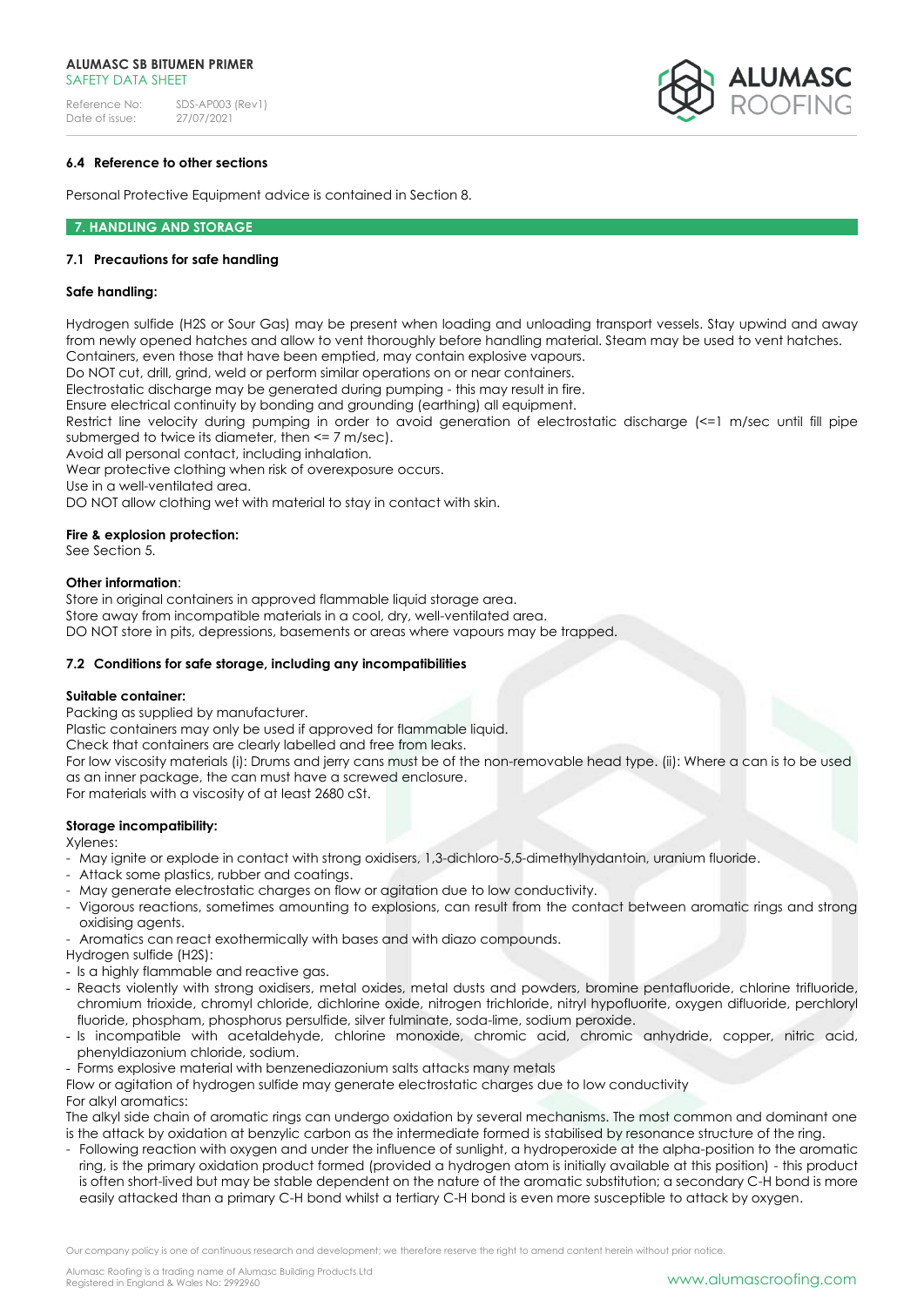Reference No: SDS-AP003 (Rev1)<br>Date of issue: 27/07/2021 Date of issue:



- Monoalkylbenzenes may subsequently form monocarboxylic acids; alkyl naphthalenes mainly produce the corresponding naphthalene carboxylic acids.



X - Must not be stored together.

0 - May be stored together with specific preventions.

+ - May be stored together.

# **7.3 Specific end uses(s)**

See Section 1.2.

# **8. EXPOSURE CONTROLS/PERSONAL PROTECTION**

# **8.1 Control parameters**

| Ingredient                      | <b>DNELs</b>                                                                                                                                                                                                                                                                                                                                                                                                                                                                                                                                                                                       | <b>PNECs</b>                                                           |  |
|---------------------------------|----------------------------------------------------------------------------------------------------------------------------------------------------------------------------------------------------------------------------------------------------------------------------------------------------------------------------------------------------------------------------------------------------------------------------------------------------------------------------------------------------------------------------------------------------------------------------------------------------|------------------------------------------------------------------------|--|
|                                 | <b>Exposure Pattern Worker</b>                                                                                                                                                                                                                                                                                                                                                                                                                                                                                                                                                                     | Compartment                                                            |  |
| Xylene                          | Dermal 212 mg/kg bw/day (Systemic, Chronic)<br>Inhalation 221 mg/m <sup>3</sup> (Systemic, Chronic)<br>Inhalation 221 mg/m <sup>3</sup> (Local, Chronic)<br>Inhalation 442 mg/m <sup>3</sup> (Systemic, Acute)<br>Inhalation 442 mg/m <sup>3</sup> (Local, Acute)<br>Dermal 125 mg/kg bw/day (Systemic, Chronic) *<br>Inhalation 65.3 mg/m <sup>3</sup> (Systemic, Chronic) *<br>Oral 12.5 mg/kg bw/day (Systemic, Chronic) *<br>Inhalation 65.3 mg/m <sup>3</sup> (Local, Chronic) *<br>Inhalation 260 mg/m <sup>3</sup> (Systemic, Acute) *<br>Inhalation 260 mg/m <sup>3</sup> (Local, Acute) * | 12.46 mg/kg sediment dw<br>(Sediment (Marine))                         |  |
| Bitumen (Blown)                 | Inhalation 2.9 mg/m <sup>3</sup> (Local, Chronic)<br>Inhalation 0.6 mg/m <sup>3</sup> (Local, Chronic) *                                                                                                                                                                                                                                                                                                                                                                                                                                                                                           | Not available                                                          |  |
| Tall Oil/Polyethylenepolyamides | Not available                                                                                                                                                                                                                                                                                                                                                                                                                                                                                                                                                                                      | 3.63 mg/kg sediment dw<br>(Sediment (Marine))<br>5.3 mg/kg food (Oral) |  |

\* Values for general population.

# **Occupational Exposure Limits (OEL):**

### **Ingredient data:**

| Source                                                                                      | Inaredient | Material name                            | <b>TWA</b>                       | <b>STEL</b>                       | Peak                    | <b>Notes</b> |
|---------------------------------------------------------------------------------------------|------------|------------------------------------------|----------------------------------|-----------------------------------|-------------------------|--------------|
| <b>EU Consolidated List of Indicative</b><br>Occupational Exposure Limit Values<br>(IOELVs) | Xvlene     | Xylene (mixed isomers, 50 ppm /<br>pure) | $221 \text{ mg/m}$               | $442$ mg/m $3$<br>$100$ ppm       | Not<br>available        | Skin         |
| UK Workplace Exposure Limits (WELs)                                                         | Xvlene     | Xylene, o-,m-,p- or<br>mixed isomers     | $50$ ppm /<br>$220 \text{ mg/m}$ | $441$ mg/m $3$ / Not<br>$100$ ppm | <i><b>available</b></i> | Sk, BMGV     |

#### **Emergency limits:**

| <br><b>Ingredient</b> | Material name | TEEL-1           | TEEL-2               | TEEL-3           |
|-----------------------|---------------|------------------|----------------------|------------------|
| Xvlene                | Xvlenes       | available<br>'NO | <b>Not available</b> | available<br>NC. |
|                       |               |                  |                      |                  |

| Ingredient                      | <b>Original IDLH</b> | <b>Revised IDLH</b> |
|---------------------------------|----------------------|---------------------|
| Xylene                          | $900$ ppm            | Not available       |
| Bitumen (Blown)                 | Not available        | Not available       |
| Tall Oil/Polyethylenepolyamides | Not available        | Not available       |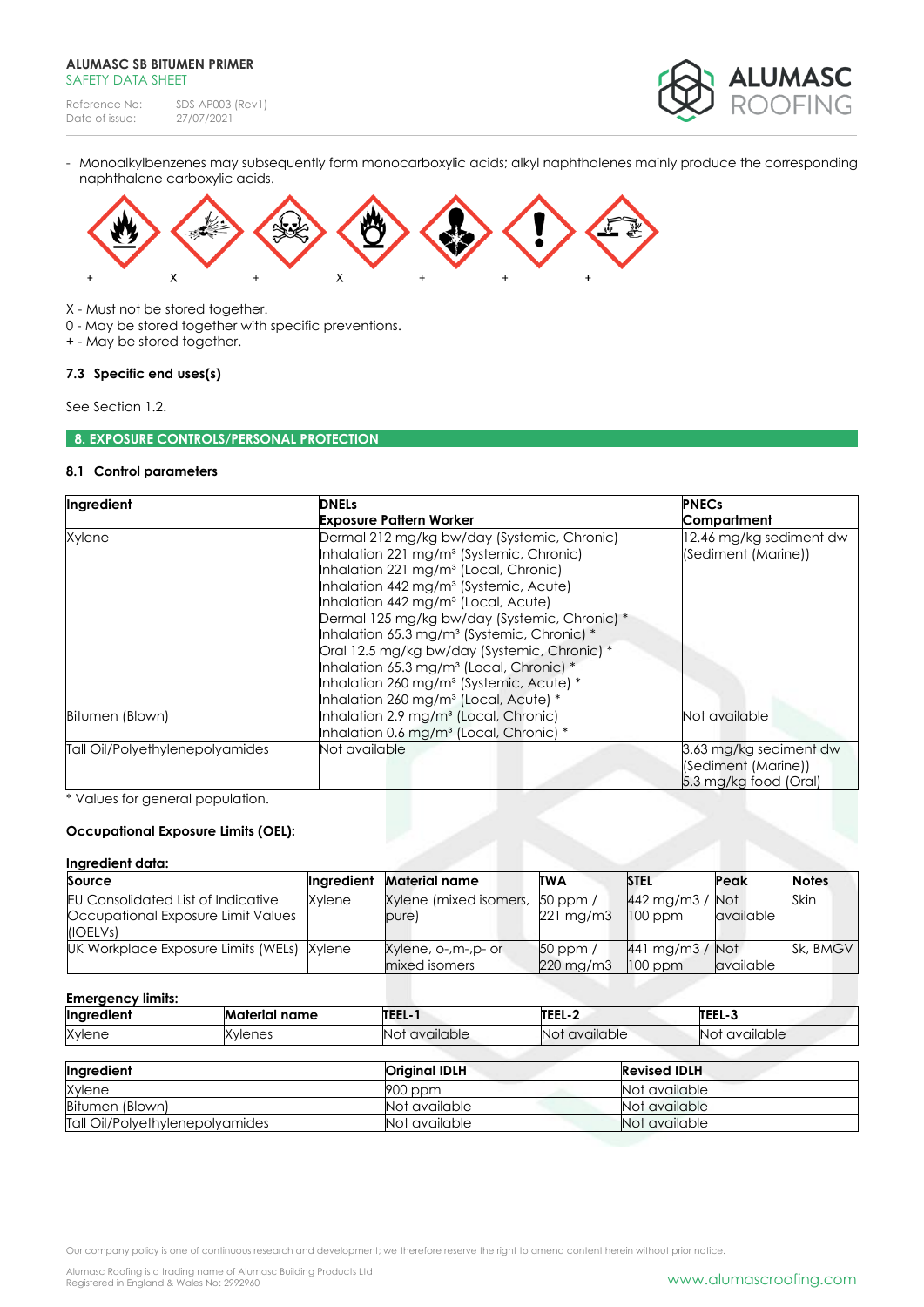Reference No: SDS-AP003 (Rev1)<br>Date of issue: 27/07/2021 Date of issue:



# **Occupational Exposure Banding:**

| Ingredient                       | Occupational Exposure Band Rating                                                 | Occupational Exposure Band Limit                                                                                                                                                                                                                                                       |
|----------------------------------|-----------------------------------------------------------------------------------|----------------------------------------------------------------------------------------------------------------------------------------------------------------------------------------------------------------------------------------------------------------------------------------|
| Tall Oil/ Polyethylenepolyamides | $\leq 0.1$ ppm                                                                    |                                                                                                                                                                                                                                                                                        |
| <b>Notes</b>                     | to a range of exposure concentrations that are expected to protect worker health. | Occupational exposure banding is a process of assigning chemicals into specific categories or<br>bands based on a chemical's potency and the adverse health outcomes associated with<br>exposure. The output of this process is an occupational exposure band (OEB), which corresponds |

# **8.2 Exposure controls**

| Appropriate engineering controls: | CARE: Use of a quantity of this material in confined space or poorly ventilated area,<br>where rapid build-up of concentrated atmosphere may occur, could require increased<br>ventilation and/or protective gear<br>For molten materials:<br>Provide mechanical ventilation; in general such ventilation should be provided at<br>compounding/ converting areas and at fabricating/ filling work stations where the<br>material is heated. Local exhaust ventilation should be used over and in the vicinity of<br>machinery involved in handling the molten material.<br>Keep dry!!<br>Processing temperatures may be well above boiling point of water, so wet or damp<br>material may cause a serious steam explosion if used in unvented equipment.<br>Engineering controls are used to remove a hazard or place a barrier between the<br>worker and the hazard. Well-designed engineering controls can be highly effective in<br>protecting workers and will typically be independent of worker interactions to provide<br>this high level of protection.<br>The basic types of engineering controls are:<br>Process controls which involve changing the way a job activity or process is done to<br>reduce the risk. |
|-----------------------------------|-----------------------------------------------------------------------------------------------------------------------------------------------------------------------------------------------------------------------------------------------------------------------------------------------------------------------------------------------------------------------------------------------------------------------------------------------------------------------------------------------------------------------------------------------------------------------------------------------------------------------------------------------------------------------------------------------------------------------------------------------------------------------------------------------------------------------------------------------------------------------------------------------------------------------------------------------------------------------------------------------------------------------------------------------------------------------------------------------------------------------------------------------------------------------------------------------------------------------------|
| Personal protection:              |                                                                                                                                                                                                                                                                                                                                                                                                                                                                                                                                                                                                                                                                                                                                                                                                                                                                                                                                                                                                                                                                                                                                                                                                                             |
| Eye and face protection:          | Safety glasses with side shields.<br>Chemical goggles.<br>Contact lenses may pose a special hazard; soft contact lenses may absorb and<br>concentrate irritants.                                                                                                                                                                                                                                                                                                                                                                                                                                                                                                                                                                                                                                                                                                                                                                                                                                                                                                                                                                                                                                                            |
| Skin protection:                  | See Hand Protection below.                                                                                                                                                                                                                                                                                                                                                                                                                                                                                                                                                                                                                                                                                                                                                                                                                                                                                                                                                                                                                                                                                                                                                                                                  |
| Hands/feet protection:            | Wear chemical protective gloves, e.g. PVC.<br>Wear safety footwear or safety gumboots, e.g. rubber.<br>NOTE:<br>The material may produce skin sensitisation in predisposed individuals. Care must be<br>taken, when removing gloves and other protective equipment, to avoid all possible skin<br>contact.<br>Contaminated leather items, such as shoes, belts and watch-bands should be removed<br>and destroyed.<br>The selection of suitable gloves does not only depend on the material, but also on<br>further marks of quality which vary from manufacturer to manufacturer. Where the<br>chemical is a preparation of several substances, the resistance of the glove material<br>cannot be calculated in advance and has therefore to be checked prior to the<br>application.<br>The exact break through time for substances has to be obtained from the manufacturer<br>of the protective gloves and has to be observed when making a final choice.                                                                                                                                                                                                                                                                |
| Body protection:                  | See Other Protection below.                                                                                                                                                                                                                                                                                                                                                                                                                                                                                                                                                                                                                                                                                                                                                                                                                                                                                                                                                                                                                                                                                                                                                                                                 |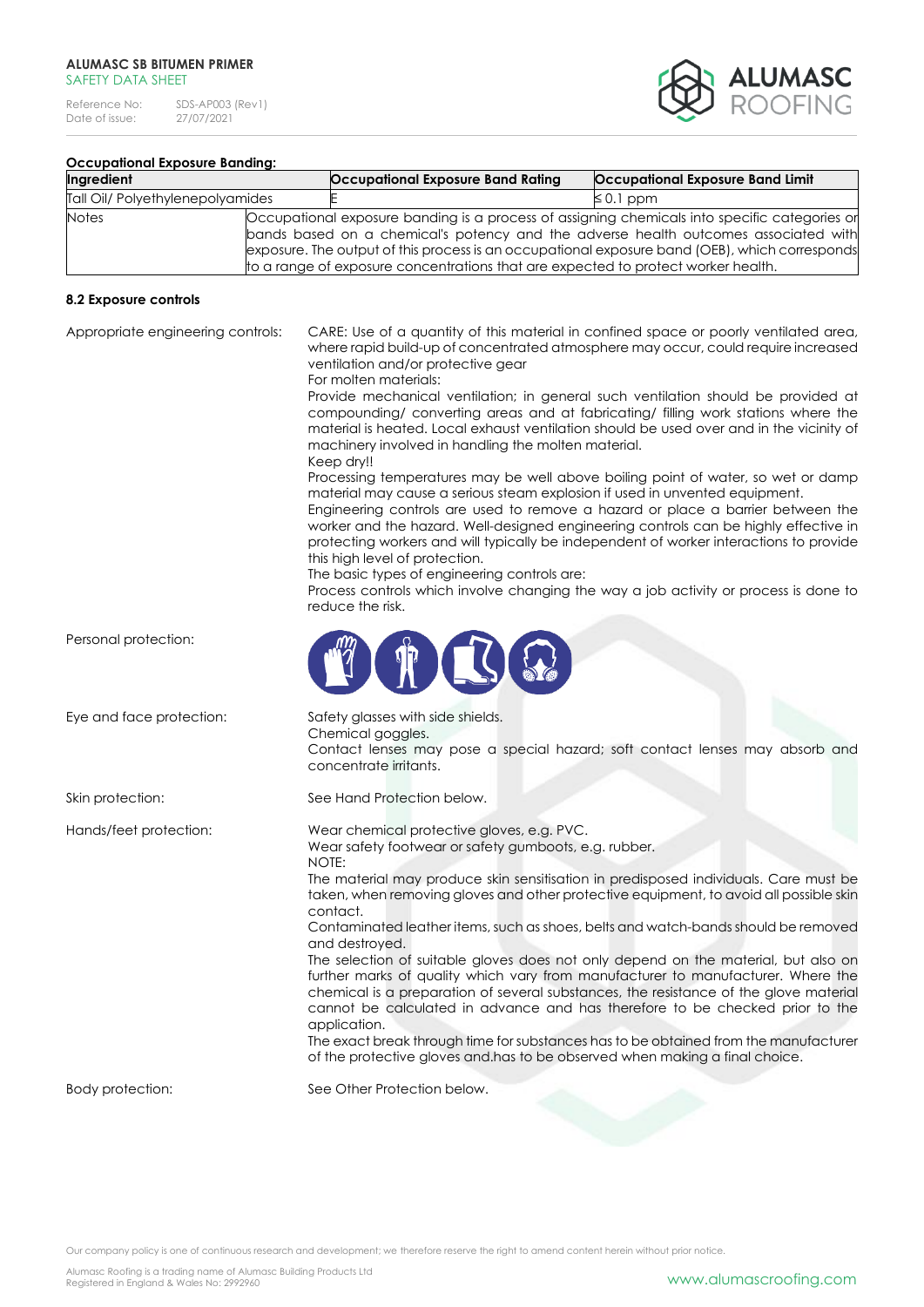

# Other protection: **Overalls**.

PVC Apron.

PVC protective suit may be required if exposure severe. Some plastic personal protective equipment (PPE) (e.g. gloves, aprons, overshoes) are not recommended as they may produce static electricity. For large scale or continuous use wear tight-weave non-static clothing (no metallic fasteners, cuffs or pockets).

Non sparking safety or conductive footwear should be considered.

#### **Recommended material(s):**

#### **Glove selection index:**

Glove selection is based on a modified presentation of the:

"Forsberg Clothing Performance Index".

The effect(s) of the following substance(s) are taken into account in the computer-generated selection: Alumasc SB Bitumen Primer

| Material              | <b>CPI</b> |
|-----------------------|------------|
| PE/EVAL/PE            | A          |
| <b>PVA</b>            | A          |
| TEFLON                | A          |
| <b>VITON</b>          | A          |
| <b>BUTYL</b>          |            |
| <b>BUTYL/NEOPRENE</b> | С          |
| <b>HYPALON</b>        | C          |
| NAT+NEOPR+NITRILE     | C          |
| NATURAL+NEOPRENE      |            |
| <b>NEOPRENE</b>       | C          |
| NEOPRENE/NATURAL      | C          |
| <b>NITRILE</b>        |            |
| NITRILE+PVC           | C          |
| <b>PVC</b>            | С          |
| PVDC/PE/PVDC          |            |

\* CPI - Chemwatch Performance Index

A: Best Selection.

B: Satisfactory; may degrade after 4 hours continuous immersion.

C: Poor to Dangerous Choice for other than short term immersion.

NOTE: As a series of factors will influence the actual performance of the glove, a final selection must be based on detailed observation. -

\* Where the glove is to be used on a short term, casual or infrequent basis, factors such as "feel" or convenience (e.g. disposability), may dictate a choice of gloves which might otherwise be unsuitable following long-term or frequent use. A qualified practitioner should be consulted.

#### **Respiratory protection:**

Type A Filter of sufficient capacity. (AS/NZS 1716 & 1715, EN 143:2000 & 149:2001, ANSI Z88 or national equivalent).

- Cartridge respirators should never be used for emergency ingress or in areas of unknown vapour concentrations or oxygen content.
- The wearer must be warned to leave the contaminated area immediately on detecting any odours through the respirator. The odour may indicate that the mask is not functioning properly, that the vapour concentration is too high, or that the mask is not properly fitted. Because of these limitations, only restricted use of cartridge respirators is considered appropriate.
- Cartridge performance is affected by humidity. Cartridges should be changed after 2 hr of continuous use unless it is determined that the humidity is less than 75%, in which case, cartridges can be used for 4 hr. Used cartridges should be discarded daily, regardless of the length of time used.

#### **Environmental exposure controls:**

See Section 12.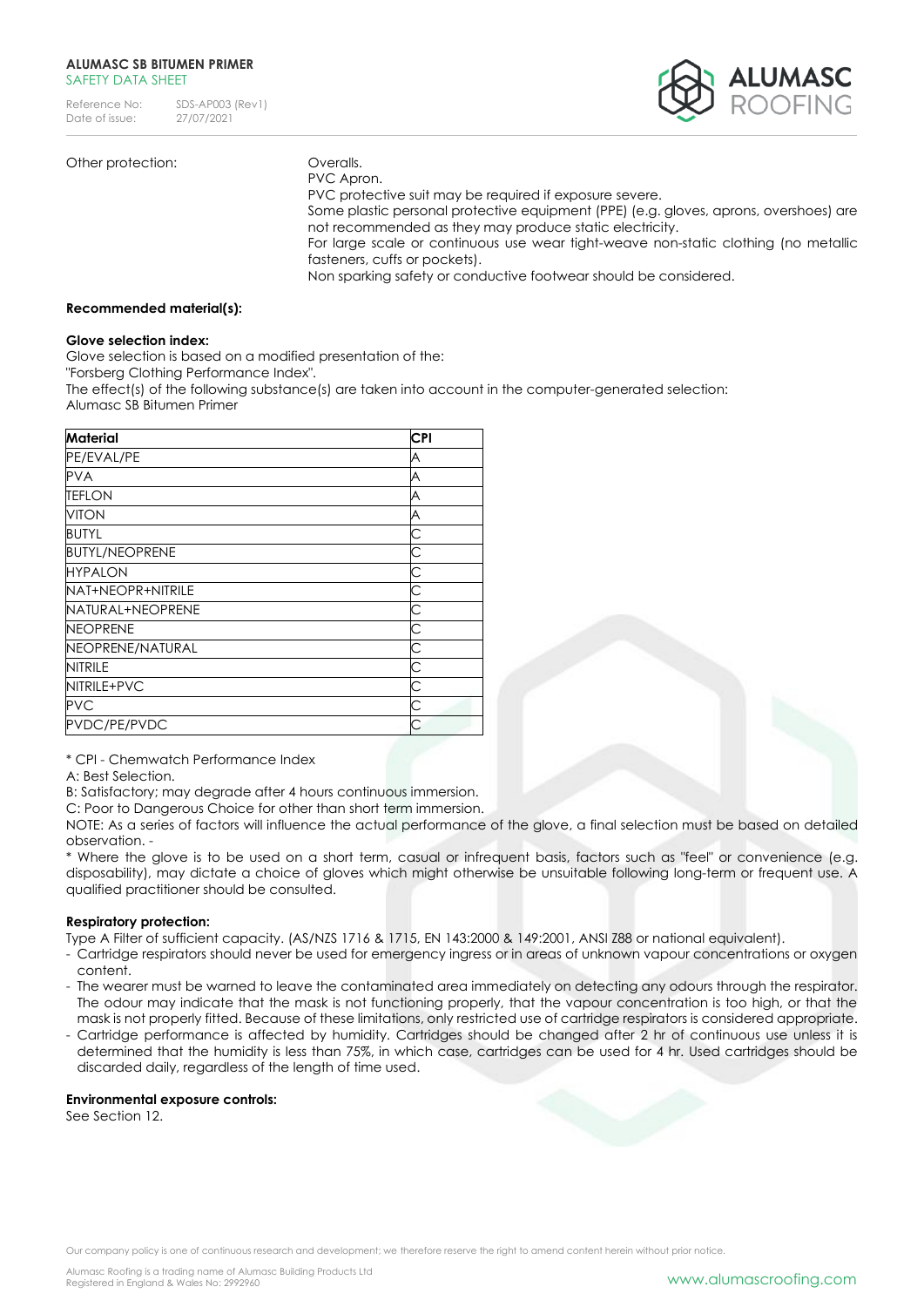

### **9. PHYSICAL AND CHEMICAL PROPERTIES**

#### **9.1 Important health, safety and environmental information**

Appearance: Bitumen (known as asphalt in the U.S.) "is the residuum produced from the nondestructive distillation of crude petroleum at atmospheric pressure and/ or under reduced pressures or absence of steam. Bitumens/ asphalts are composed mainly of high-molecular-weight alkylaryl hydrocarbons with high carbon to hydrogen ratios, with carbon numbers > C25, boiling points >400 "C, high viscosity, and negligible water solubility and vapor pressure. These bitumen/ asphalt alkylaryl hydrocarbons are a heterogeneous mixture of linear, branched and cyclic, saturated and unsaturated, and aromatic functional groups. Black

Initial boiling point and boiling range (°C): Flash point (°C):  $>39$  Taste:  $\overline{a}$  Taste: Not available Evaporation rate: Not available Explosive properties: Not available Flammability: Flammable Oxidising properties: Not available Upper Explosive Limit (%): Not available Surface Tension (dyn/cm or mN/m): Not available Lower Explosive Limit (%): Not available Volatile Component (%vol): Not available Vapour pressure (kPa): Not available Gas group: Not available Solubility in water: **Immiscible** pH as a solution (1%): Not available pH as a solution (1%): Vapour density (Air = 1): Not available VOC g/L: Not available VOC g/L:

Physical state: The Liquid Relative density (Water = 1): Not available Odour: Not available Partition coefficient n-octanol/water: Not available Odour threshold: Not available Auto-ignition temperature (°C): Not available pH (as supplied): Not available Decomposition temperature: Not available Melting point/freezing point (°C): Not available Viscosity (cSt): 20 >150 Molecular weight (g/mol): Not available

#### **9.2 Other information**

Not available.

#### **10. STABILITY AND REACTIVITY**

# **10.1 Reactivity**

See Section 7.2.

# **10.2 Chemical stability**

Extremely high temperatures. Unstable in the presence of incompatible materials. Product is considered stable. Hazardous polymerisation will not occur.

#### **10.3 Possibility of hazardous reactions**

See Section 7.2.

**10.4 Conditions to avoid**

See Section 7.2.

#### **10.5 Incompatible materials**

See Section 7.2.

#### **10.6 Hazardous decomposition products**

See Section 5.3

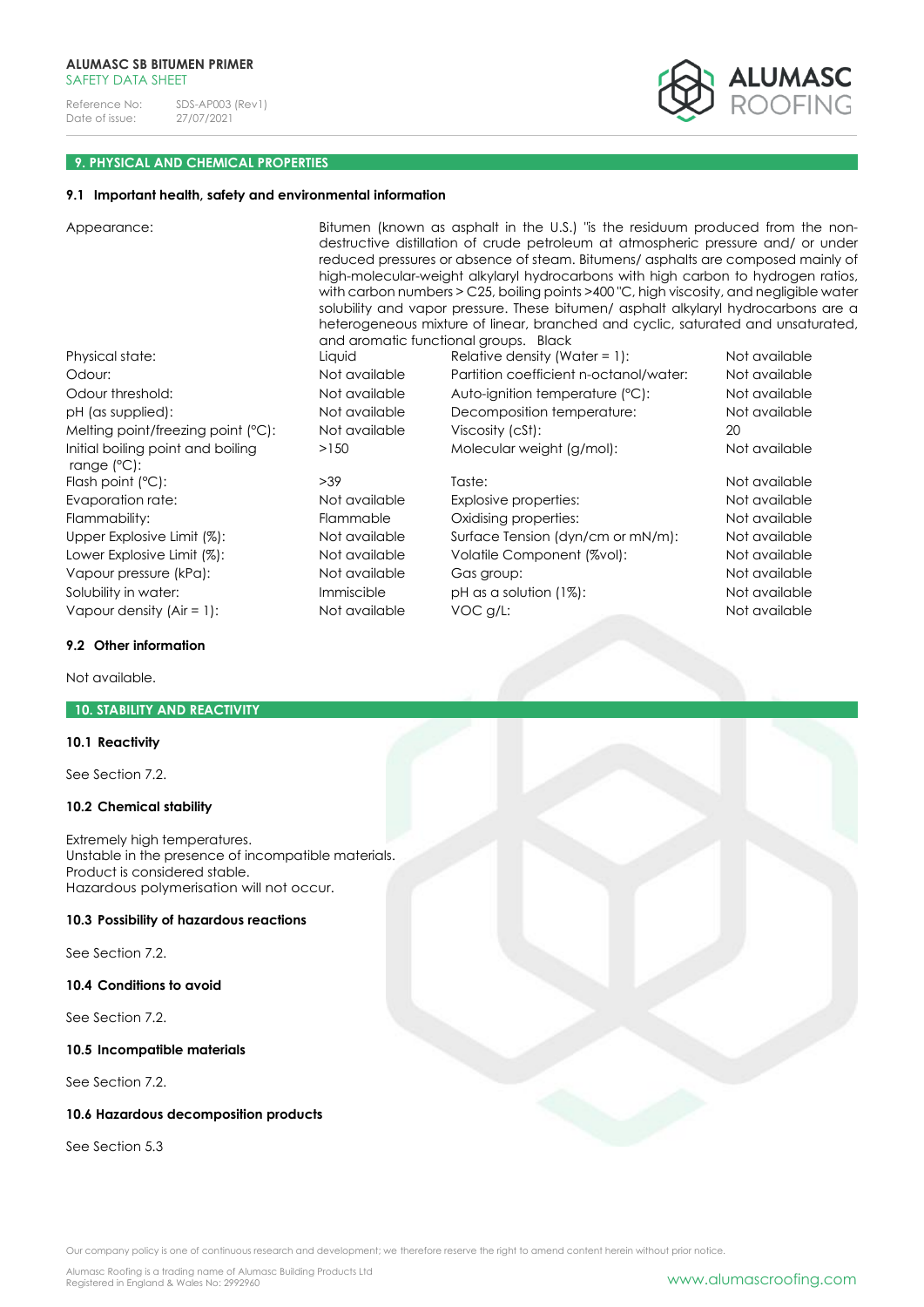

# **11. TOXICOLOGICAL INFORMATION**

# **11.1 Information on toxicological effects**

| Inhaled:      | There is strong evidence to suggest that this material can cause, if inhaled once, very serious,<br>irreversible damage of organs.<br>The material is not thought to produce adverse health effects or irritation of the respiratory tract<br>(as classified by EC Directives using animal models). Nevertheless, good hygiene practice requires<br>that exposure be kept to a minimum and that suitable control measures be used in an<br>occupational setting.                                                                                                                                                                                                                                                                                                                                                                                              |
|---------------|---------------------------------------------------------------------------------------------------------------------------------------------------------------------------------------------------------------------------------------------------------------------------------------------------------------------------------------------------------------------------------------------------------------------------------------------------------------------------------------------------------------------------------------------------------------------------------------------------------------------------------------------------------------------------------------------------------------------------------------------------------------------------------------------------------------------------------------------------------------|
|               | Inhalation hazard is increased at higher temperatures.<br>Inhalation of vapours may cause drowsiness and dizziness. This may be accompanied by<br>sleepiness, reduced alertness, loss of reflexes, lack of co-ordination, and vertigo.<br>Inhaling high concentrations of mixed hydrocarbons can cause narcosis, with nausea, vomiting<br>and light-headedness. Low molecular weight (C2-C12) hydrocarbons can irritate mucous<br>membranes and cause incoordination, giddiness, nausea, vertigo, confusion, headache,                                                                                                                                                                                                                                                                                                                                        |
|               | appetite loss, drowsiness, tremors and stupor.<br>Central nervous system (CNS) depression may include general discomfort, symptoms of giddiness,<br>headache, dizziness, nausea, anaesthetic effects, slowed reaction time, slurred speech and may<br>progress to unconsciousness. Serious poisonings may result in respiratory depression and may be<br>fatal.                                                                                                                                                                                                                                                                                                                                                                                                                                                                                               |
|               | Hydrogen sulfide poisoning can cause increased secretion of saliva, nausea, vomiting, diarrhoea,<br>giddiness, headache, vertigo, memory loss, palpitations, heartbeat irregularities, weakness,<br>muscle cramps, confusion, sudden collapse, unconsciousness and death due to paralysis of<br>breathing (at levels above 300 parts per million). The "rotten egg" odour is not a good indicator<br>of exposure since odour fatigue occurs and odour is lost at over 200 ppm.<br>Inhalation of high concentrations of gas/vapour causes lung irritation with coughing and nausea,<br>central nervous depression with headache and dizziness, slowing of reflexes, fatigue and inco-<br>ordination.                                                                                                                                                           |
|               | Headache, fatigue, tiredness, irritability and digestive disturbances (nausea, loss of appetite and<br>bloating) are the most common symptoms of xylene overexposure. Injury to the heart, liver,<br>kidneys and nervous system has also been noted amongst workers.<br>Xylene is a central nervous system depressant.<br>The acute toxicity of inhaled alkylbenzene is best described by central nervous system depression.                                                                                                                                                                                                                                                                                                                                                                                                                                  |
|               | These compounds may also act as general anaesthetics. Whole body symptoms of poisoning<br>include light-headedness, nervousness, apprehension, a feeling of well-being, confusion,<br>dizziness, drowsiness, ringing in the ears, blurred or double vision, vomiting and sensations of heat,<br>cold or numbness, twitching, tremors, convulsions, unconsciousness, depression of breathing, and<br>arrest.                                                                                                                                                                                                                                                                                                                                                                                                                                                   |
| Ingestion:    | There is strong evidence to suggest that this material can cause, if swallowed once, very serious,<br>irreversible damage of organs. Swallowing of the liquid may cause aspiration into the lungs with<br>the risk of chemical pneumonitis; serious consequences may result. (ICSC13733)<br>The material has NOT been classified by EC Directives or other classification systems as "harmful<br>by ingestion". This is because of the lack of corroborating animal or human evidence.<br>Swallowing pieces of the bitumen may produce obstruction at the junction of the stomach and<br>the intestine. This is due to accumulation in the stomach and formation of a stony concretion.<br>Accidental ingestion of the material may be damaging to the health of the individual.                                                                              |
| Skin contact: | There is strong evidence to suggest that this material, on a single contact with skin, can cause<br>very serious, irreversible damage of organs. The material may accentuate any pre-existing<br>dermatitis condition.<br>Open cuts, abraded or irritated skin should not be exposed to this material.                                                                                                                                                                                                                                                                                                                                                                                                                                                                                                                                                        |
|               | Entry into the blood-stream through, for example, cuts, abrasions or lesions, may produce<br>systemic injury with harmful effects. Examine the skin prior to the use of the material and ensure<br>that any external damage is suitably protected.<br>The liquid may be able to be mixed with fats or oils and may degrease the skin, producing a skin<br>reaction described as non-allergic contact dermatitis. The material is unlikely to produce an<br>irritant dermatitis as described in EC Directives.<br>Skin contact with the material may be harmful; systemic effects may result following absorption.<br>The material may cause moderate inflammation of the skin either following direct contact or after<br>a delay of some time. Repeated exposure can cause contact dermatitis which is characterised<br>by redness, swelling and blistering. |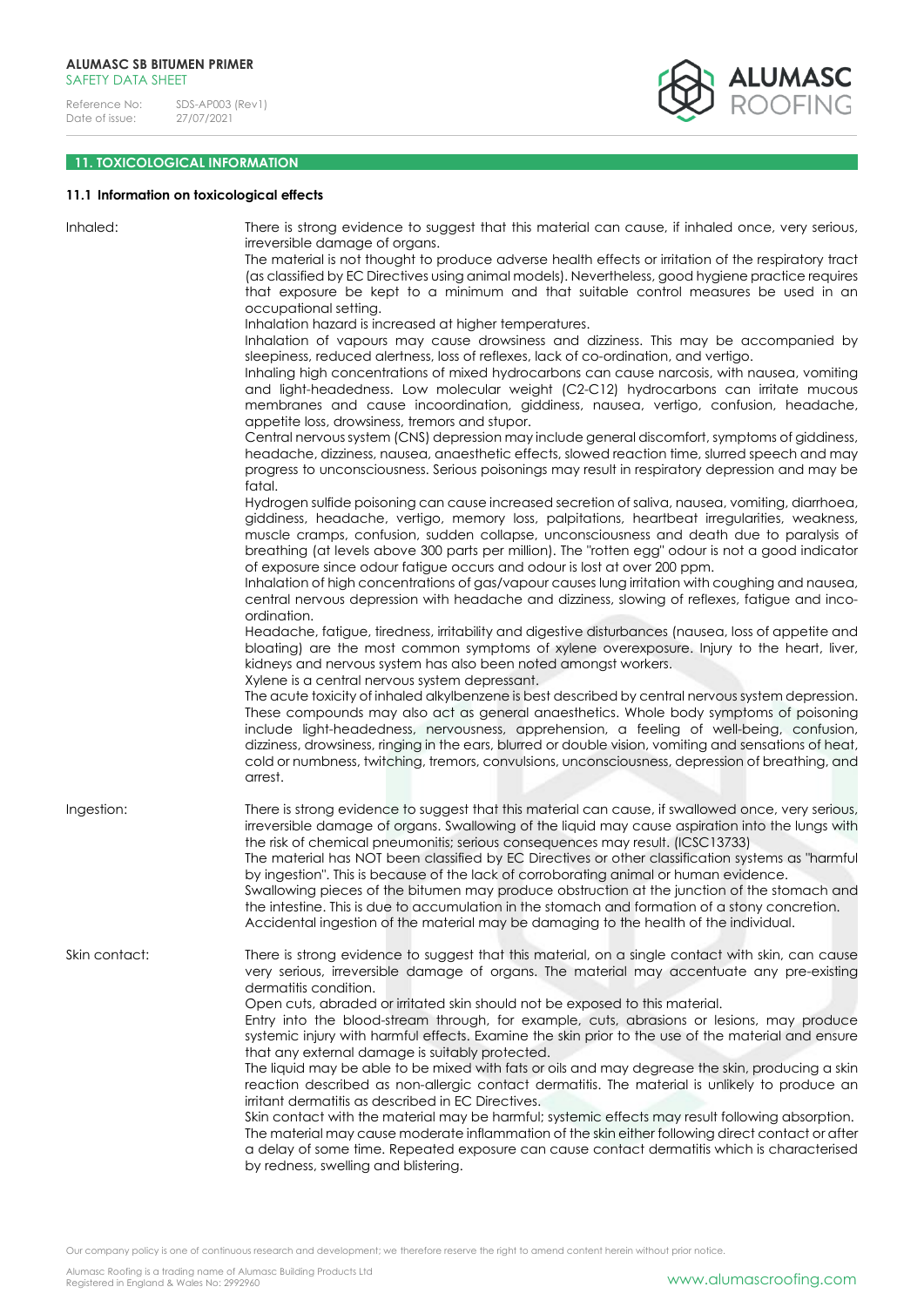Reference No: SDS-AP003 (Rev1)<br>Date of issue: 27/07/2021 Date of issue:

conjunctiva.



promptly and adequately treated. Chronic: Skin contact with the material is more likely to cause a sensitisation reaction in some persons compared to the general population. Ample evidence exists from experimentation that reduced human fertility is directly caused by exposure to the material.

Exposure to H2S may produce pain, blurred vision, and reaction to eyes which may be permanent in severe cases. There is usually redness of the eyes, discomfort on exposure to light, pain, and at

There is evidence that material may produce eye irritation in some persons and produce eye damage 24 hours or more after instillation. Severe inflammation may be expected with pain. The liquid produces a high level of eye discomfort and is capable of causing pain and severe conjunctivitis. Corneal injury may develop, with possible permanent impairment of vision, if not

Eye: Workers exposed to fumes of blown bitumens developed inflammation of the cornea and

higher concentrations blurred vision and injury to the eyes.

Long term exposure to coal tar dusts may produce chronic bronchitis or lung cancer. Dust or fume contact with skin may result in photosensitisation of skin areas and sunburn on frequent exposure to sunlight or ultraviolet radiation.

Constant or exposure over long periods to mixed hydrocarbons may produce stupor with dizziness, weakness and visual disturbance, weight loss and anaemia, and reduced liver and kidney function. Skin exposure may result in drying and cracking and redness of the skin.

Long-term exposure to bitumen or asphalt fumes, over extended periods, may cause central nervous system depression and liver and kidney changes. Chronic bitumen/asphalt poisoning may result in a decrease in the number of white and red blood cells.

Prolonged contact with bitumens may produce irritation, inflammation, dermatitis, acne-like lesions, keratoses, melanosis and sensitivity to light. Long-term low level exposure to hydrogen sulfide may produce headache, fatigue, dizziness, irritability and loss of sexual desire. These symptoms may also result when exposed to hydrogen sulfide at high concentration for a short period of time.

There has been concern that this material can cause cancer or mutations, but there is not enough data to make an assessment.

Women exposed to xylene in the first 3 months of pregnancy showed a slightly increased risk of miscarriage and birth defects. Evaluation of workers chronically exposed to xylene has demonstrated lack of genetic toxicity.

# **Alumasc SB Bitumen Primer:**

| <b>Toxicity</b>                            | <b>Irritation</b>                             |
|--------------------------------------------|-----------------------------------------------|
| Not available                              | Not available                                 |
| Xylene:                                    |                                               |
| <b>Toxicity</b>                            | <b>Irritation</b>                             |
| Dermal (rabbit) LD50: >1700 mg/kg[2]       | Eye (human): 200 ppm irritant                 |
| Inhalation (rat) LC50: 4994.295 mg/l/4h[2] | Eye (rabbit): 5 mg/24h SEVERE                 |
| Oral (rat) LD50: 3523-8700 mg/kg[2]        | Eye (rabbit): 87 mg mild                      |
|                                            | Eye: adverse effect observed (irritating)[1]  |
|                                            | Skin (rabbit): 500 mg/24h moderate            |
|                                            | Skin: adverse effect observed (irritating)[1] |
|                                            |                                               |
| Bitumen (Blown):                           |                                               |

| <b>Toxicity</b>                                  | <b>Irritation</b>                                    |
|--------------------------------------------------|------------------------------------------------------|
| Dermal (rabbit) LD50: >2000 mg/kg <sup>[2]</sup> | Eye: no adverse effect observed (not irritating)[1]  |
| Oral (rat) LD50: >5000 mg/kg <sup>[2]</sup>      | Skin: no adverse effect observed (not irritating)[1] |

### **Tall Oil/Polyethylenepolyamides:**

| <b>Toxicity</b>                                          | .<br>.<br>rıtatıon |
|----------------------------------------------------------|--------------------|
| $-2000$<br>mg/kg[1]<br>Dern<br>LD50:<br>Irat<br>۱ س<br>. | available<br>N     |

#### **Legend:**

1. Value obtained from Europe ECHA Registered Substances - Acute toxicity; 2.\* Value obtained from manufacturer's SDS. Unless otherwise specified data extracted from RTECS - Register of Toxic Effect of chemical Substances.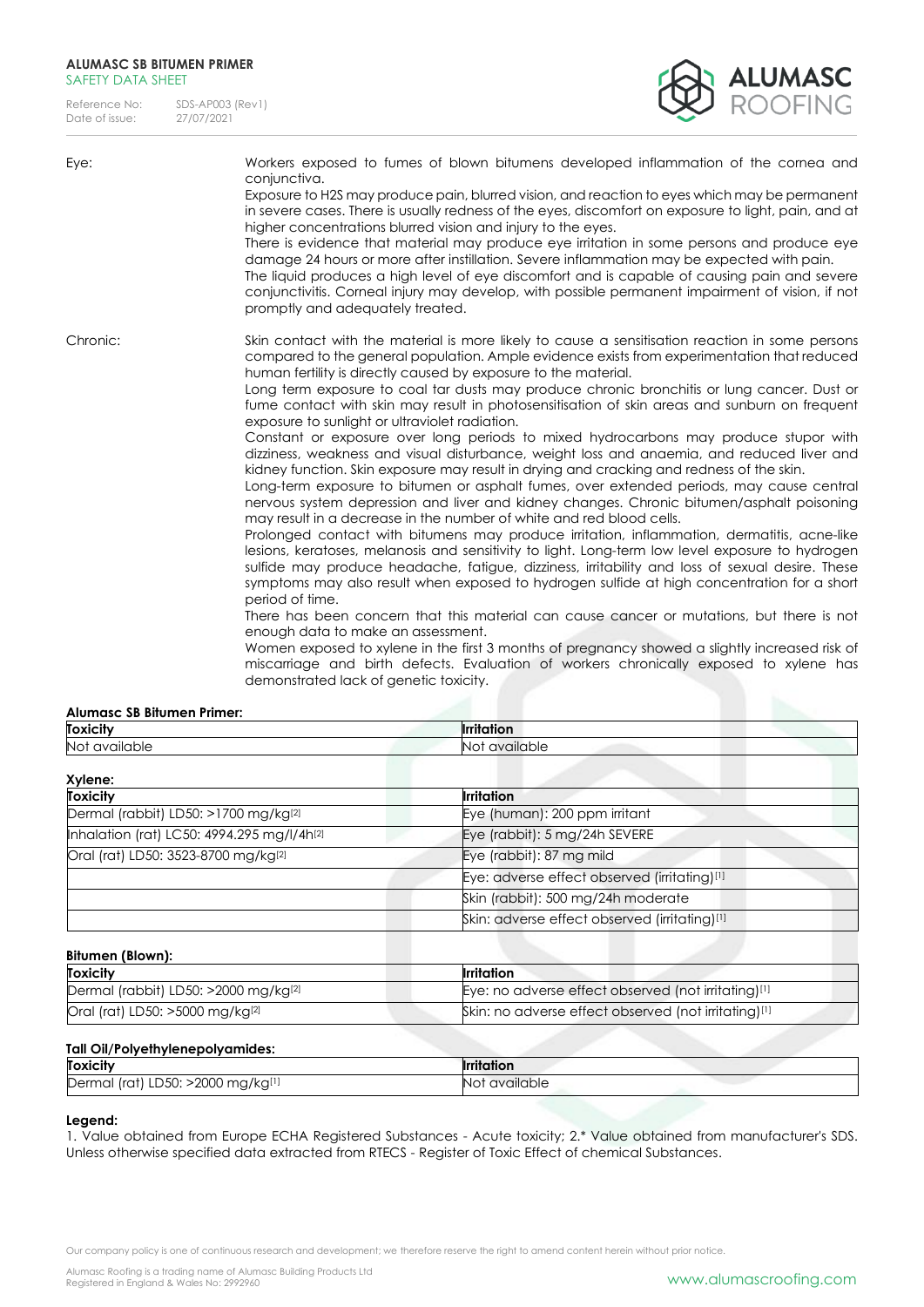| Reference No:  | SDS-AP003 (Rev1) |
|----------------|------------------|
| Date of issue: | 27/07/2021       |



| Alumasc SB Bitumen Primer:                                                                                                        | thickening of the skin.            | The material may cause skin irritation after prolonged or repeated exposure and may<br>produce on contact skin redness, swelling, the production of vesicles, scaling and<br>The substance is classified by IARC as Group 3:<br>NOT classifiable as to its carcinogenicity to humans.<br>Evidence of carcinogenicity may be inadequate or limited in animal testing.                                                                                                                                                                                                                                                                                                                                                                                                                                                                                                                                                                                                                                                                                                 |                       |
|-----------------------------------------------------------------------------------------------------------------------------------|------------------------------------|----------------------------------------------------------------------------------------------------------------------------------------------------------------------------------------------------------------------------------------------------------------------------------------------------------------------------------------------------------------------------------------------------------------------------------------------------------------------------------------------------------------------------------------------------------------------------------------------------------------------------------------------------------------------------------------------------------------------------------------------------------------------------------------------------------------------------------------------------------------------------------------------------------------------------------------------------------------------------------------------------------------------------------------------------------------------|-----------------------|
| Bitumen (Blown):                                                                                                                  | Carcinogenic to Humans.            | WARNING: This substance has been classified by the IARC as Group 2B: Possibly                                                                                                                                                                                                                                                                                                                                                                                                                                                                                                                                                                                                                                                                                                                                                                                                                                                                                                                                                                                        |                       |
| Tall Oil/Polyethylenepolyamides:                                                                                                  | 551 imcat<br>no brain involvement. | Ss extracts of steam-refined and air-refined bitumens.<br>For quaternary ammonium compounds (QACs):<br>Quaternary ammonium compounds are synthetically made surfactants. Studies show<br>that its solubility, toxicity and irritation depend on chain length and bond type while<br>effect on histamine depends on concentration. QACs may cause muscle paralysis with<br>The material may produce moderate eye irritation leading to inflammation. Repeated<br>or prolonged exposure to irritants may produce conjunctivitis.<br>Asthma-like symptoms may continue for months or even years after exposure to the<br>material ends. This may be due to a non-allergic condition known as reactive airways<br>dysfunction syndrome (RADS) which can occur after exposure to high levels of highly<br>irritating compound. Main criteria for diagnosing RADS include the absence of previous<br>airways disease in a non-atopic individual, with sudden onset of persistent<br>asthma-like symptoms within minutes to hours of a documented exposure to the irritant. |                       |
| Alumasc SB Bitumen Primer &<br>Tall Oil/Polyethylenepolyamides:                                                                   | specific to this product.          | The following information refers to contact allergens as a group and may not be<br>Contact allergies quickly manifest themselves as contact eczema, more rarely as<br>urticaria or Quincke's oedema. The pathogenesis of contact eczema involves a cell-<br>mediated (T lymphocytes) immune reaction of the delayed type.                                                                                                                                                                                                                                                                                                                                                                                                                                                                                                                                                                                                                                                                                                                                            |                       |
| Bitumen (Blown) & Tall<br>Oil/ Polyethylenepolyamides:                                                                            |                                    | No significant acute toxicological data identified in literature search.                                                                                                                                                                                                                                                                                                                                                                                                                                                                                                                                                                                                                                                                                                                                                                                                                                                                                                                                                                                             |                       |
| Acute Toxicity<br>Skin Irritation/Corrosion<br>Serious Eye Damage/Irritation<br>Respiratory or Skin Sensitisation<br>Mutagenicity | ×<br>×                             | Carcinogenicity<br>Reproductivity<br>STOT - Single Exposure<br><b>STOT - Repeated Exposure</b><br><b>Aspiration Hazard</b>                                                                                                                                                                                                                                                                                                                                                                                                                                                                                                                                                                                                                                                                                                                                                                                                                                                                                                                                           | ×<br>×<br>×<br>×<br>× |

# **Legend:**

- Data either not available or does not fill the criteria for classification.

v - Data available to make classification.

# **12. ECOLOGICAL INFORMATION**

# **12.1 Toxicity**

#### **Alumasc SB Bitumen Primer:**

| End<br>point     | (Hr)<br>' duration :<br>Test | <b>Species</b>   | . .<br>Value            | <b>Source</b>           |  |
|------------------|------------------------------|------------------|-------------------------|-------------------------|--|
| Not<br>available | NO1<br>available             | available<br>NO. | <b>Not</b><br>available | <b>Not</b><br>available |  |

# **Xylene:**

| 11.11.71.        |                           |                               |                     |        |
|------------------|---------------------------|-------------------------------|---------------------|--------|
| <b>End point</b> | <b>Test duration (Hr)</b> | <b>Species</b>                | <b>Value</b>        | Source |
| LC50             |                           | Fish                          | $2.6$ mg/L          |        |
| <b>EC50</b>      | 48                        | Crustacea                     | 1.8 <sub>mq/L</sub> |        |
| <b>EC50</b>      |                           | Algae or other aquatic plants | $3.2$ mg/L          |        |
| <b>NOEC</b>      |                           | Algae or other aquatic plants | $0.44$ mg/L         |        |

# **Bitumen (Blown):**

| <b>End point</b> | duration (Hr)<br>l Test | <b>Species</b>                | Value                  | Source |
|------------------|-------------------------|-------------------------------|------------------------|--------|
| LC50             |                         | . .                           | m <sub>2</sub><br>11QI |        |
| <b>EC50</b>      | ٣c                      | Algae or other aquatic plants | -mg/                   |        |

Our company policy is one of continuous research and development; we therefore reserve the right to amend content herein without prior notice.

Alumasc Roofing is a trading name of Alumasc Building Products Ltd<br>Registered in England & Wales No: 2992960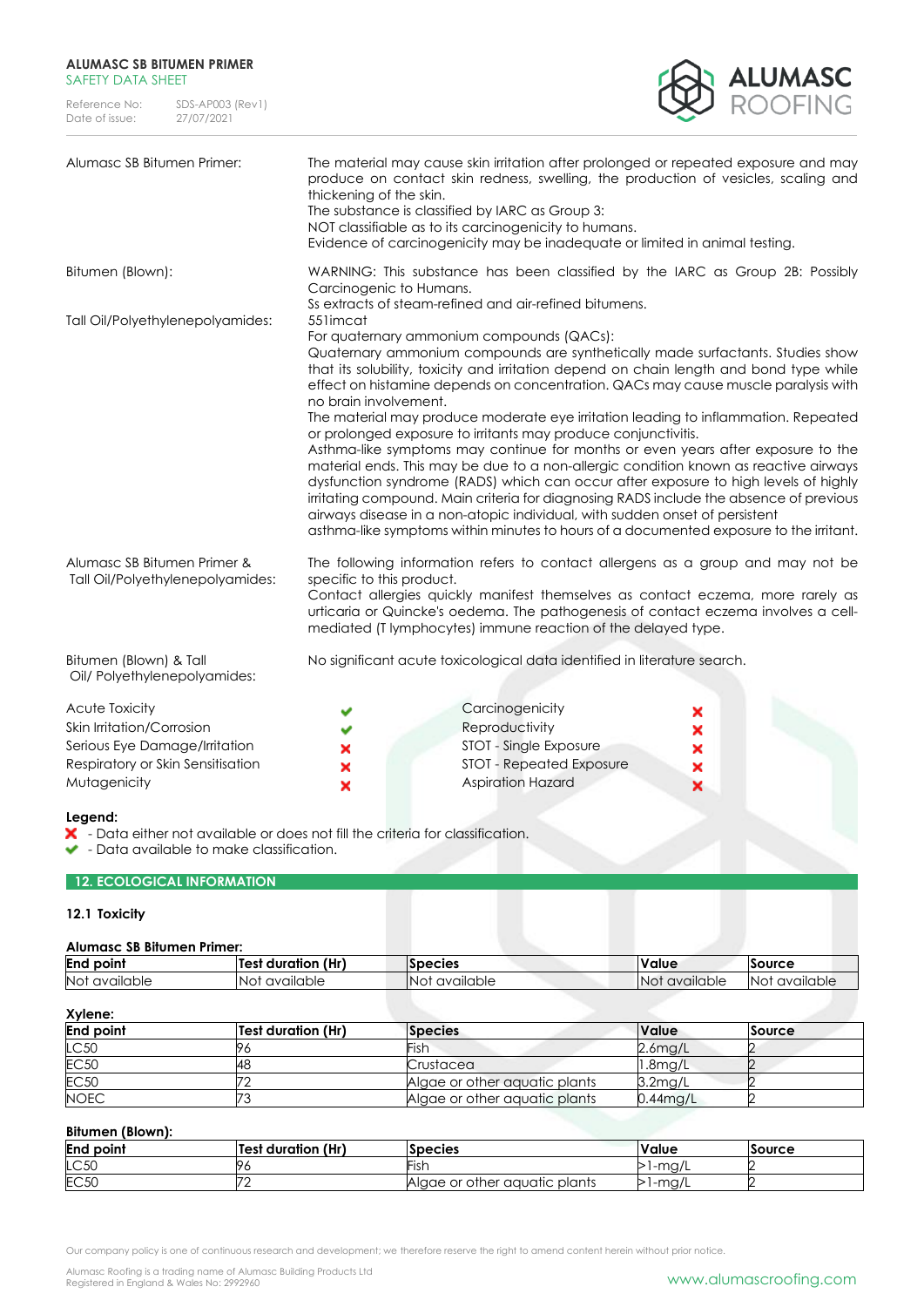

# **Tall Oil/Polyethylenepolyamides:**

| <b>End point</b> | Test duration (Hr) | <b>Species</b>                | <b>Value</b>   | Source |
|------------------|--------------------|-------------------------------|----------------|--------|
| LC50             |                    | <b>Fish</b>                   | $0.19$ mg/L    |        |
| <b>EC50</b>      | 148                | Crustacea                     | $0.18$ mg/L    |        |
| <b>EC50</b>      |                    | Algae or other aquatic plants | $>0.001$ -mg/L |        |
| <b>NOEC</b>      | 148                | Crustacea                     | 0.32mg/L       |        |

#### **Legend:**

Extracted from 1. IUCLID Toxicity Data; 2. Europe ECHA Registered Substances - Ecotoxicological Information - Aquatic Toxicity; 3. EPIWIN Suite V3.12 (QSAR) - Aquatic Toxicity Data (Estimated); 4. US EPA, Ecotox database - Aquatic Toxicity Data; 5. ECETOC Aquatic Hazard Assessment Data; 6. NITE (Japan) - Bioconcentration Data; 7. METI (Japan) - Bioconcentration Data; 8. Vendor Data.

Toxic to aquatic organisms, may cause long-term adverse effects in the aquatic environment.

Do NOT allow product to come in contact with surface waters or to intertidal areas below the mean high water mark. Do not contaminate water when cleaning equipment or disposing of equipment wash-waters.

Wastes resulting from use of the product must be disposed of on site or at approved waste sites.

When spilled this product may act as a typical oil, causing a film, sheen, emulsion or sludge at or beneath the surface of the body of water. The oil film on water surface may physically affect the aquatic organisms, due to the interruption of the oxygen transfer between the air and the water.

#### Oils of any kind can cause:

- drowning of water-fowl due to lack of buoyancy, loss of insulating capacity of feathers, starvation and vulnerability to predators due to lack of mobility
- lethal effects on fish by coating gill surfaces, preventing respiration
- asphyxiation of benthic life forms when floating masses become engaged with surface debris and settle on the bottom and - adverse aesthetic effects of fouled shoreline and beaches

In case of accidental releases on the soil, a fine film is formed on the soil, which prevents the plant respiration process and the soil particle saturation. It may cause deep water infestation.

# For Aromatic Substances Series:

Environmental Fate: Large, molecularly complex polycyclic aromatic hydrocarbons, or PAHs, are persistent in the environment longer than smaller PAHs.

Atmospheric Fate: PAHs are 'semi-volatile substances" which can move between the atmosphere and the Earth's surface in repeated, temperature-driven cycles of deposition and volatilization. Terrestrial Fate: BTEX compounds have the potential to move through soil and contaminate ground water, and their vapors are highly flammable and explosive. For petroleum distillates:

Environmental fate:

When petroleum substances are released into the environment, four major fate processes will take place: dissolution in water, volatilization, biodegradation and adsorption. These processes will cause changes in the composition of these UVCB substances. In the case of spills on land or water surfaces, photodegradation-another fate process-can also be significant. For Xylenes:

log Koc : 2.05-3.08; Koc : 25.4-204; Half-life (hr) air : 0.24-42; Half-life (hr) H2O surface water : 24-672; Half-life (hr) H2O ground : 336-8640; Half-life (hr) soil : 52-672; Henry's Pa m3 /mol : 637-879; Henry's atm m3 /mol - 7.68E-03; BOD 5 if unstated - 1.4,1%; COD - 2.56,13% ThOD - 3.125 : BCF : 23; log BCF : 1.17-2.41.

Environmental Fate: Most xylenes released to the environment will occur in the atmosphere and volatilisation is the dominant environmental fate process. Soil - Xylenes are expected to have moderate mobility in soil evaporating rapidly from soil surfaces.

For Bitumens / Asphalt: This family of hydrocarbon is expected to have similar boiling points, vapor pressures, log Kow values (>10), and water solubilities.

Environmental Fate: Bitumen / asphalts are grouped under one category due to limited environmental fate data. The toxicity of this group is not expected to vary significantly across members.

Sulfide ion is very toxic to aquatic life, threshold concentration for fresh or saltwater fish is 0.5ppm. The product therefore is very toxic to aquatic life. The major decomposition product, hydrogen sulfide, is damaging to vegetation at 5ppm for 24 hours.

DO NOT discharge into sewer or waterways.

#### **12.2 Persistence and degradability**

| Ingredient | Persistence: Water/Soil       | Persistence: Air              |
|------------|-------------------------------|-------------------------------|
| Xylene     | $HIGH$ (Half-life = 360 days) | LOW (Half-life $= 1.83$ days) |

### **12.3 Bioaccumulation potential**

| Ingredient | <b>Bioaccumulation</b> |
|------------|------------------------|
| xylene     | MEDIUM (BCF = $740$ )  |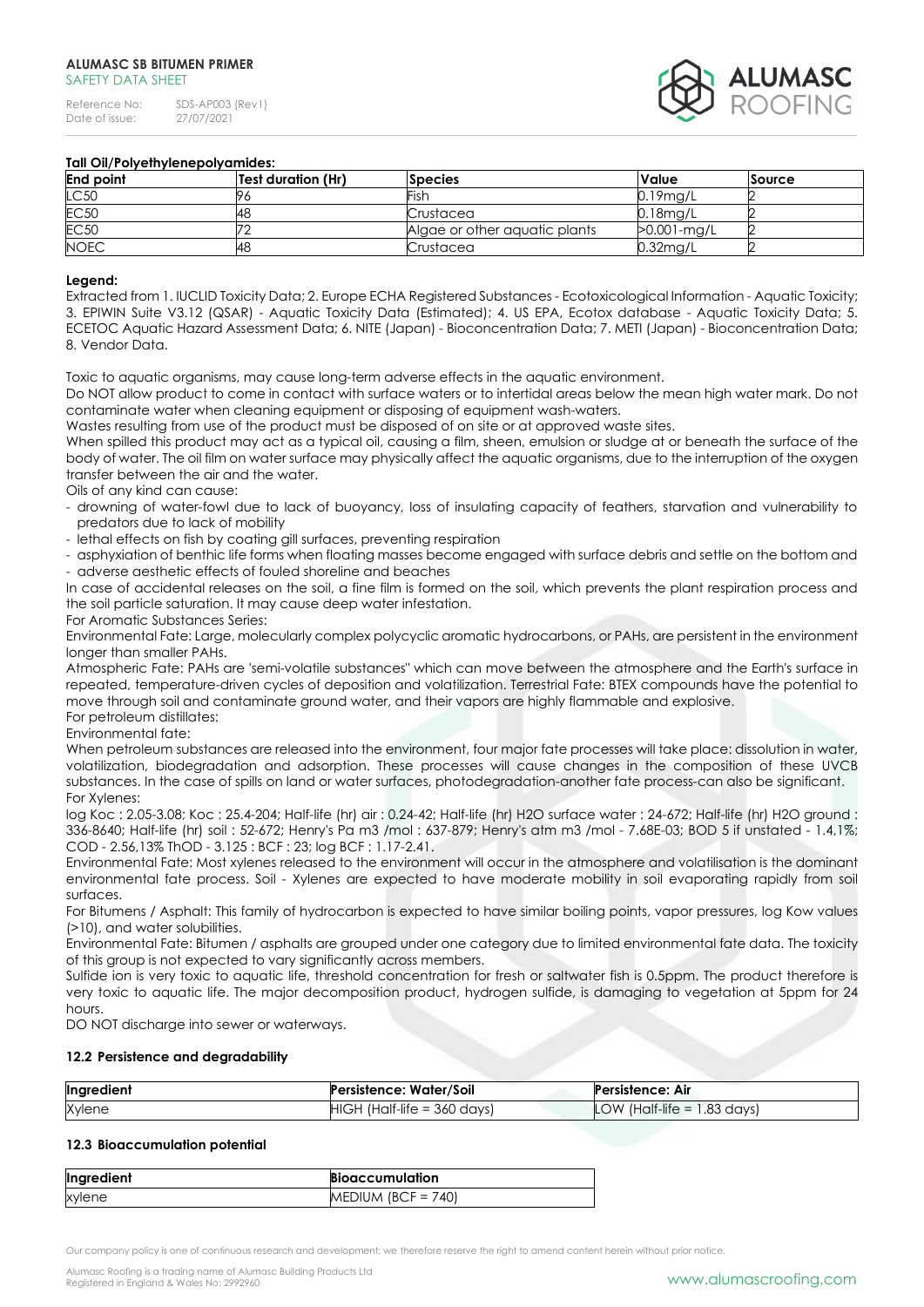Reference No: SDS-AP003 (Rev1)<br>Date of issue: 27/07/2021 Date of issue:



# **12.4 Mobility in soil**

No data available for all ingredients.

# **12.5 Results of PBT and vPvB assessment**

Not applicable.

#### **12.6 Other adverse effects**

Not data available.

# **13. DISPOSAL CONSIDERATIONS**

### **13.1 Waste treatment methods**

| Product / packaging disposal:     | Containers may still present a chemical hazard/danger when empty. Return to supplier                                                                                                                                                                                                                                                                                                                                                                                                                                                                                                                                                                                                                                                                                                                                                                                                                                                                                                                                                                                                                                                                       |     |
|-----------------------------------|------------------------------------------------------------------------------------------------------------------------------------------------------------------------------------------------------------------------------------------------------------------------------------------------------------------------------------------------------------------------------------------------------------------------------------------------------------------------------------------------------------------------------------------------------------------------------------------------------------------------------------------------------------------------------------------------------------------------------------------------------------------------------------------------------------------------------------------------------------------------------------------------------------------------------------------------------------------------------------------------------------------------------------------------------------------------------------------------------------------------------------------------------------|-----|
|                                   | for reuse/ recycling if possible.<br>Otherwise:                                                                                                                                                                                                                                                                                                                                                                                                                                                                                                                                                                                                                                                                                                                                                                                                                                                                                                                                                                                                                                                                                                            |     |
|                                   | - If container cannot be cleaned sufficiently well to ensure that residuals do not remain<br>or if the container cannot be used to store the same product, then puncture<br>containers, to prevent re-use, and bury at an authorised landfill.<br>Legislation addressing waste disposal requirements may differ by country, state and/ or<br>territory. Each user must refer to laws operating in their area. In some areas, certain<br>wastes must be tracked.<br>DO NOT allow wash water from cleaning or process equipment to enter drains. It may<br>be necessary to collect all wash water for treatment before disposal.<br>In all cases disposal to sewer may be subject to local laws and regulations and these<br>should be considered first. Recycle wherever possible.<br>onsult manufacturer for recycling options or consult local or regional waste<br>ianagement authority for disposal if no suitable treatment or disposal facility can be<br>lentified.<br>Dispose of by: burial in a land-fill specifically licensed to accept chemical and / or<br>pharmaceutical wastes or Incineration in a licensed apparatus (after admixture with |     |
|                                   | suitable combustible material).                                                                                                                                                                                                                                                                                                                                                                                                                                                                                                                                                                                                                                                                                                                                                                                                                                                                                                                                                                                                                                                                                                                            |     |
| Waste treatment options:          | Not available.                                                                                                                                                                                                                                                                                                                                                                                                                                                                                                                                                                                                                                                                                                                                                                                                                                                                                                                                                                                                                                                                                                                                             |     |
| Sewage disposal options:          | Not available.                                                                                                                                                                                                                                                                                                                                                                                                                                                                                                                                                                                                                                                                                                                                                                                                                                                                                                                                                                                                                                                                                                                                             |     |
| <b>14. TRANSPORT INFORMATION</b>  |                                                                                                                                                                                                                                                                                                                                                                                                                                                                                                                                                                                                                                                                                                                                                                                                                                                                                                                                                                                                                                                                                                                                                            |     |
| Labels required:                  |                                                                                                                                                                                                                                                                                                                                                                                                                                                                                                                                                                                                                                                                                                                                                                                                                                                                                                                                                                                                                                                                                                                                                            |     |
|                                   |                                                                                                                                                                                                                                                                                                                                                                                                                                                                                                                                                                                                                                                                                                                                                                                                                                                                                                                                                                                                                                                                                                                                                            |     |
| Marine pollutant:                 | No                                                                                                                                                                                                                                                                                                                                                                                                                                                                                                                                                                                                                                                                                                                                                                                                                                                                                                                                                                                                                                                                                                                                                         |     |
| Hazchem:                          | 2W                                                                                                                                                                                                                                                                                                                                                                                                                                                                                                                                                                                                                                                                                                                                                                                                                                                                                                                                                                                                                                                                                                                                                         |     |
| Land transport (ADR):             |                                                                                                                                                                                                                                                                                                                                                                                                                                                                                                                                                                                                                                                                                                                                                                                                                                                                                                                                                                                                                                                                                                                                                            |     |
| 14.1 UN number                    | 1999                                                                                                                                                                                                                                                                                                                                                                                                                                                                                                                                                                                                                                                                                                                                                                                                                                                                                                                                                                                                                                                                                                                                                       |     |
| 14.2 UN proper shipping name      | TARS, LIQUIDS, including road oils and cutback bitumens                                                                                                                                                                                                                                                                                                                                                                                                                                                                                                                                                                                                                                                                                                                                                                                                                                                                                                                                                                                                                                                                                                    |     |
| 14.3 Transport hazard class(es)   | Class:                                                                                                                                                                                                                                                                                                                                                                                                                                                                                                                                                                                                                                                                                                                                                                                                                                                                                                                                                                                                                                                                                                                                                     | 3   |
|                                   | Subrisk:                                                                                                                                                                                                                                                                                                                                                                                                                                                                                                                                                                                                                                                                                                                                                                                                                                                                                                                                                                                                                                                                                                                                                   | N/A |
| 14.4 Packing group                | $\mathop{\rm III}$                                                                                                                                                                                                                                                                                                                                                                                                                                                                                                                                                                                                                                                                                                                                                                                                                                                                                                                                                                                                                                                                                                                                         |     |
| <b>14.5 Environmental hazard</b>  | N/A                                                                                                                                                                                                                                                                                                                                                                                                                                                                                                                                                                                                                                                                                                                                                                                                                                                                                                                                                                                                                                                                                                                                                        |     |
| 14.6 Special precautions for user | Hazard identification (Kemler):                                                                                                                                                                                                                                                                                                                                                                                                                                                                                                                                                                                                                                                                                                                                                                                                                                                                                                                                                                                                                                                                                                                            | 30  |
|                                   | Classification code:                                                                                                                                                                                                                                                                                                                                                                                                                                                                                                                                                                                                                                                                                                                                                                                                                                                                                                                                                                                                                                                                                                                                       | F1  |
|                                   | Hazard label:                                                                                                                                                                                                                                                                                                                                                                                                                                                                                                                                                                                                                                                                                                                                                                                                                                                                                                                                                                                                                                                                                                                                              | 3   |

Special provisions: N/A Limited quantity: 5L Tunnel restriction code: 3 (D/E)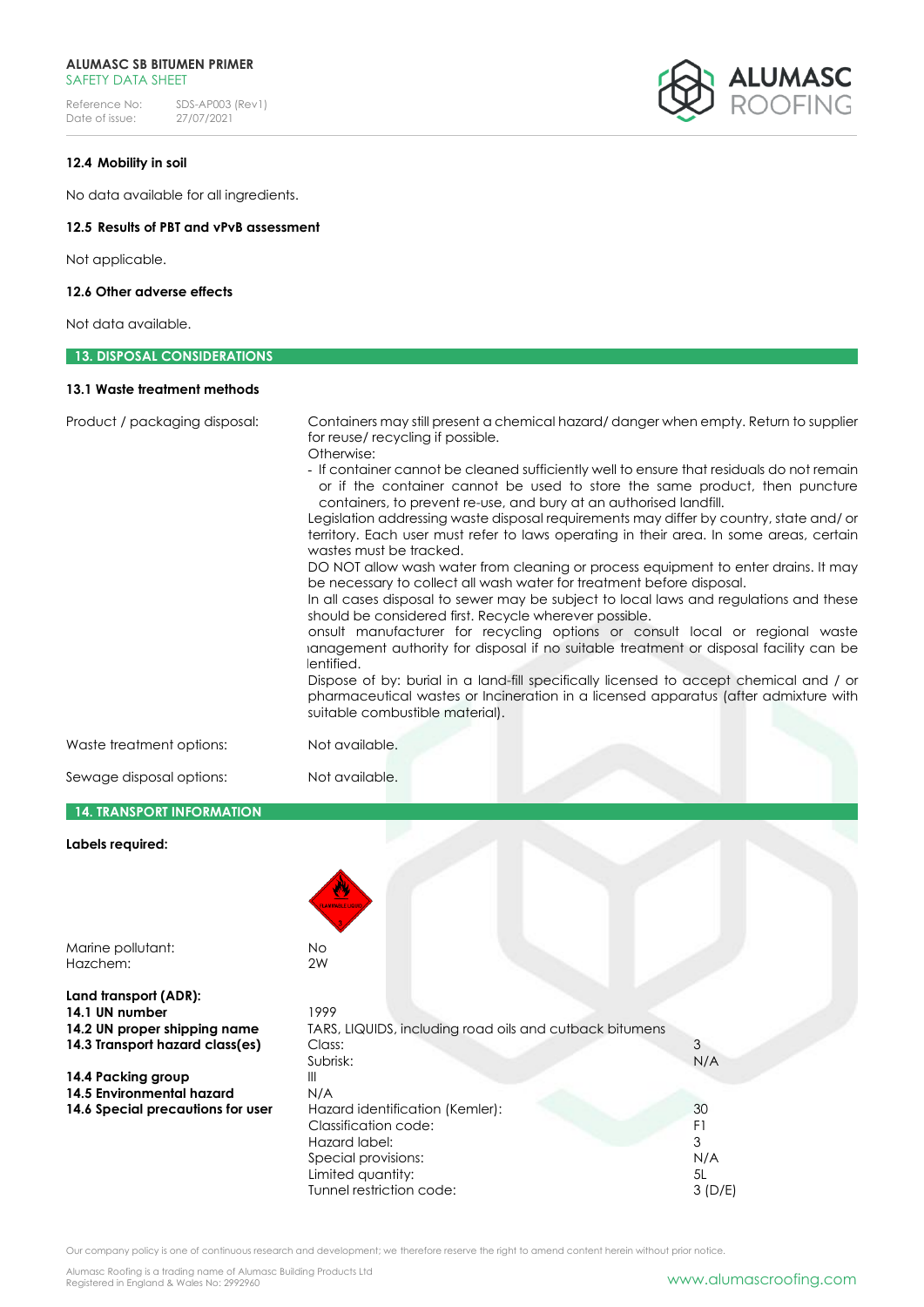

| Air transport (ICAO-IATA/DGR):           |                                                                      |            |
|------------------------------------------|----------------------------------------------------------------------|------------|
| 14.1 UN number                           | 1999                                                                 |            |
| 14.2 UN proper shipping name             | TARS, LIQUIDS, including road asphalt and oils, bitumen and cutbacks |            |
| 14.3 Transport hazard class(es)          | ICAO/IATA class:                                                     | 3          |
|                                          | ICAO/IATA subrisk:                                                   | N/A        |
|                                          | ERG code:                                                            | 3L         |
| 14.4 Packing group                       | $\mathbb{H}$                                                         |            |
| 14.5 Environmental hazard                | N/A                                                                  |            |
| 14.6 Special precautions for user        | Special provisions:                                                  | A3         |
|                                          | Cargo only packing instruction:                                      | 366        |
|                                          | Cargo only maximum qty/pack:                                         | 220L       |
|                                          | Passenger and cargo packing instruction:                             | 355        |
|                                          | Passenger and cargo maximum qty/pack:                                | 60L        |
|                                          | Passenger and cargo limited aty packing instructions:                | Y344       |
|                                          | Passenger and cargo limited maximum qty/pack:                        | 10L        |
| Sea transport (IMDG-Code/GGVSee):        |                                                                      |            |
| 14.1 UN number                           | 1999                                                                 |            |
| 14.2 UN proper shipping name             | TARS, LIQUIDS, including road oils and cutback bitumens              |            |
| 14.3 Transport hazard class(es)          | <b>IMDG class:</b>                                                   | 3          |
|                                          | <b>IMDG</b> subrisk:                                                 | N/A        |
| 14.4 Packing group                       | $\mathbb{H}$                                                         |            |
| 14.5 Environmental hazard                | N/A                                                                  |            |
| 14.6 Special precautions for user        | EMS number:                                                          | $F-E, S-E$ |
|                                          | Special provisions:                                                  | 955        |
|                                          | Limited quantities:                                                  | 5L         |
| <b>Inland waterways transport (ADN):</b> |                                                                      |            |
| 14.1 UN number                           | 1999                                                                 |            |
| 14.2 UN proper shipping name             |                                                                      |            |
| 14.3 Transport hazard class(es)          | Class:                                                               | 3          |
|                                          | Subrisk:                                                             | N/A        |
| 14.4 Packing group                       | Ш                                                                    |            |
| 14.5 Environmental hazard                | N/A                                                                  |            |
| 14.6 Special precautions for user        | Classification code:                                                 | F1         |
|                                          | Special provisions:                                                  | N/A        |
|                                          | Limited quantity:                                                    | 5L         |
|                                          | Equipment required:                                                  | PP, EX, A  |
|                                          | Fire cones numbers:                                                  | 0          |
| 1 7 T.                                   | $\sim$ 11 $\sim$ 5 and a DDAL $\sim$                                 |            |

**14.7 Transport in bulk according to Annex II of MARPOL and the IBC code**

# Not applicable.

**15. REGULATORY INFORMATION**

# **15.1 Safety, health and environmental regulations/legislation specific for the substance or mixture**

# **Xylene is found on the following regulatory lists:**

EU Consolidated List of Indicative Occupational Exposure Limit Values (IOELVs).

EU European Chemicals Agency (ECHA) Community Rolling Action Plan (CoRAP) List of Substances.

EU REACH Regulation (EC) No 1907/2006 - Annex XVII - Restrictions on the manufacture, placing on the market and use of certain dangerous substances, mixtures and articles.

Europe ADN - European Agreement concerning the International Carriage of Dangerous Goods by Inland Waterways. Europe EC Inventory.

Europe ECHA Registered Substances - Classification and Labelling - DSD-DPD.

Europe European Agreement concerning the International Carriage of Dangerous Goods by Road.

Europe European Customs Inventory of Chemical Substances.

European Chemical Agency (ECHA) Classification & Labelling Inventory - Chemwatch Harmonised classification.

European Trade Union Confederation (ETUC) Priority List for REACH Authorisation.

European Union - European Inventory of Existing Commercial Chemical Substances (EINECS).

European Union (EU) Annex I to Directive 67/548/EEC on Classification and Labelling of Dangerous Substances - updated by ATP: 31.

European Union (EU) Regulation (EC) No 1272/2008 on Classification, Labelling and Packaging of Substances and Mixtures - Annex VI.

Our company policy is one of continuous research and development; we therefore reserve the right to amend content herein without prior notice.

Alumasc Roofing is a trading name of Alumasc Building Products Ltd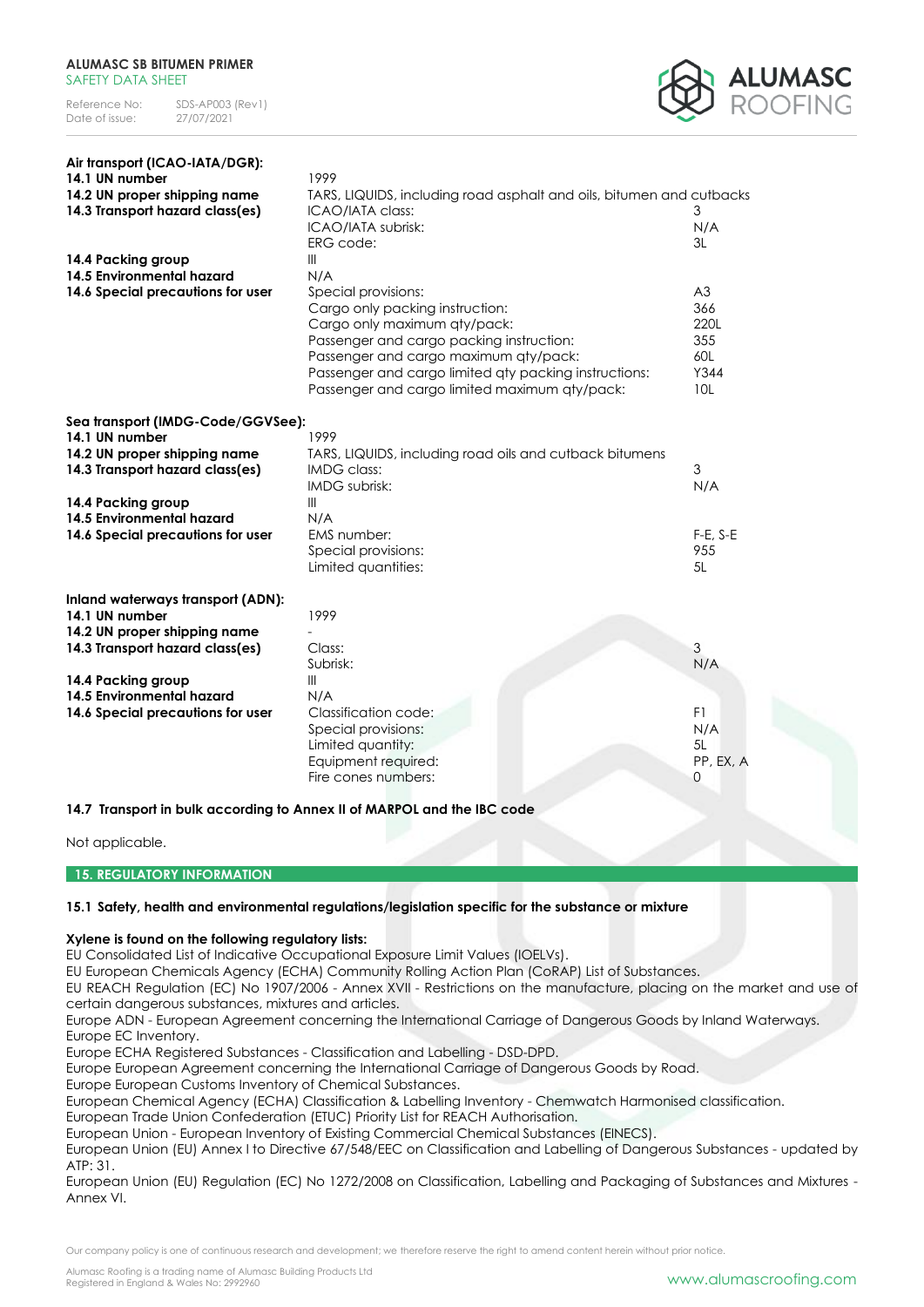

European Union (EU) Transport of Dangerous Goods by Road - Dangerous Goods List.

GESAMP/EHS Composite List - GESAMP Hazard Profiles.

IMO IBC Code Chapter 17: Summary of minimum requirements.

IMO MARPOL (Annex II) - List of Noxious Liquid Substances Carried in Bulk.

IMO Provisional Categorization of Liquid Substances - List 3: (Trade-named) mixtures containing at least 99% by weight of components already assessed by IMO, presenting safety hazards.

International Agency for Research on Cancer (IARC) - Agents Classified by the IARC Monographs.

International Air Transport Association (IATA) Dangerous Goods Regulations.

International Maritime Dangerous Goods Requirements (IMDG Code).

Regulations concerning the International Carriage of Dangerous Goods by Rail – Table A: Dangerous Goods List - RID 2019 (English).

UK Workplace Exposure Limits (WELs).

United Nations Recommendations on the Transport of Dangerous Goods Model Regulations.

# **Bitumen (Blown) is found on the following regulatory lists:**

Europe EC Inventory.

Europe ECHA Registered Substances - Classification and Labelling - DSD-DPD.

Europe European Customs Inventory of Chemical Substances.

European Chemical Agency (ECHA) Classification & Labelling Inventory - Chemwatch Harmonised classification.

European Union - European Inventory of Existing Commercial Chemical Substances (EINECS).

International Agency for Research on Cancer (IARC) - Agents Classified by the IARC Monographs.

# **Tall Oil/Polyethylenepolyamides is found on the following regulatory lists:**

Europe ADN - European Agreement concerning the International Carriage of Dangerous Goods by Inland Waterways.

Europe EC Inventory.

Europe ECHA Registered Substances - Classification and Labelling - DSD-DPD.

Europe European Agreement concerning the International Carriage of Dangerous Goods by Road.

European Chemical Agency (ECHA) Classification & Labelling Inventory - Chemwatch Harmonised classification.

European Union - European Inventory of Existing Commercial Chemical Substances (EINECS).

European Union (EU) Transport of Dangerous Goods by Road - Dangerous Goods List.

International Air Transport Association (IATA) Dangerous Goods Regulations.

International Maritime Dangerous Goods Requirements (IMDG Code).

Regulations concerning the International Carriage of Dangerous Goods by Rail – Table A: Dangerous Goods List - RID 2019 (English).

United Nations Recommendations on the Transport of Dangerous Goods Model Regulations.

# **15.2 Chemical Safety Assessment**

No Chemical Safety Assessment has been carried out for this substance/mixture by the supplier.

| <b>National Inventory</b>      | <b>Status</b>                                                                                                                                                                                                  |
|--------------------------------|----------------------------------------------------------------------------------------------------------------------------------------------------------------------------------------------------------------|
| Australia – AICS:              | Yes                                                                                                                                                                                                            |
| Canada - DSL:                  | Yes                                                                                                                                                                                                            |
| Canada - NDSL:                 | No (Bitumen (Blown); Xylene; Tall Oil/ Polyethylenepolyamides)                                                                                                                                                 |
| China - IECSC:                 | Yes                                                                                                                                                                                                            |
| Europe - EINEC / ELINCS / NLP: | Yes                                                                                                                                                                                                            |
| Japan – ENCS:                  | No (Bitumen (Blown); Xylene; Tall Oil/ Polyethylenepolyamides)                                                                                                                                                 |
| Korea – KECI:                  | Yes                                                                                                                                                                                                            |
| New Zealand - NZloC:           | Yes                                                                                                                                                                                                            |
| Philippines – PICCS:           | Yes:                                                                                                                                                                                                           |
| $USA - TSCA:$                  | Yes                                                                                                                                                                                                            |
| Taiwan – TCSI:                 | Yes                                                                                                                                                                                                            |
| $Mexico - INSQ:$               | No (Bitumen (Blown); Xylene; Tall Oil/ Polyethylenepolyamides)                                                                                                                                                 |
| Vietnam – NCI:                 | Yes                                                                                                                                                                                                            |
| Russia – ARIPS:                | Yes                                                                                                                                                                                                            |
| Legend:                        | Yes = All CAS declared ingredients are on the inventory.<br>No = One or more of the CAS listed ingredients are not on the inventory and are not<br>exempt from listing (see specific ingredients in brackets). |